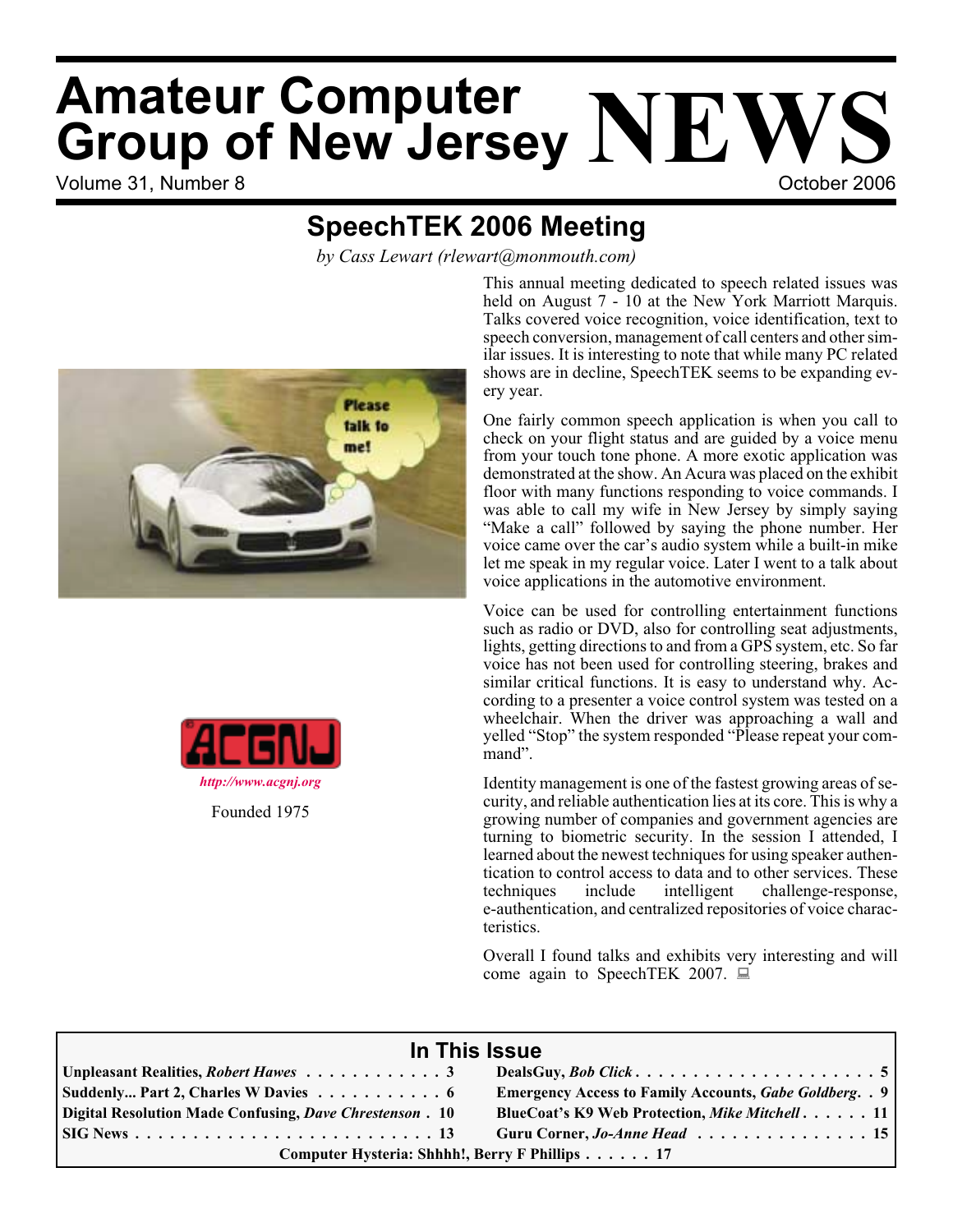#### **Officers, Directors and Leaders Officers Board of Directors**<br> **President** Evan Williams (908) 359-8070 Director Emeritus (908) 359-8070 Director Emeritus Sol Libes (609) 520-9024 Vice President Frank Warren (908) 756-1681 Through 2006 Bill Farrell (732) 572-3481 Treasurer Lela Rames Lela Annes (908) 889-2366 Secretary Mike Redlich (908) 246-0410 Lenny Thomas Past President Scott Vincent (973) 539-8169 Malthi Masurekar (732) 560-1534 Through 2007 Gregg McCarthy **Special Interest Groups Arnold Milstein** (908) 753-8036 Net 1973) Manuel J Goyenechea (201)998-1048<br>C Languages Bruce Arnold (908) 735-7898 100 Norm Wiss C Languages Bruce Arnold (908) 735-7898 Gamers Guild Gregg McCarthy Genealogy Frank Warren (908) 756-1681 **Standing Committees** Investing Norman Wiss APCUG Rep. Frank Warren (908) 756-1681<br>Java Michael Redlich (908) 537-4915 Facilities John Raff (973) 560-9070 Java Michael Redlich (908) 537-4915 Facilities John Raff (973) 560-9070 Layman's Forum Matthew Skoda (908) 359-8842 Financial Frank Warren (908) 756-1681 Lotus Notes Mike Barlow (732) 873-1107 Historian Lenny Thomas LUNICS Andreas Meyer Membership Mark Douches (908) 889-2366 MCP Gregg McCarthy Newsletter — open — Visual Basic Rick Elbanna Trenton ComputerFest Scott Vincent (973) 539-8169 VBA & Excel James Ditaranto (201) 986-1104 Vendor Liaison Bill Farrell (732) 572-3481 Window Pains John Raff (973) 560-9070 Webmaster John Raff (973) 560-9070

# **ACGNJ News**

**Editor**

Barbara DeGroot 145 Gun Club Road Palmerton PA 18071 Tel: (570) 606-3596 bdegroot@ptd.net

#### **Associate Editor** Bill Farrell (732) 572-3481 *wfarr18124@aol.com*

**Publisher**

**ACGNJ News** is published by the Ama- teur Computer Group of New Jersey, In- corporated (ACGNJ), PO Box 135, Scotch Plains NJ 07076. ACGNJ, a non-profit ed-<br>ucational corporation, is an independent computer user group. Opinions expressed<br>herein are solely those of the individual author or editor. This publication is **Copy-**<br>right © 2006 by the Amateur Computer<br>Group of New Jersey, Inc., all rights re-**Group of New Jersey, Inc., all rights re- served. Permission to reprint with ap- propriate credit is hereby given to non-profit organizations.**

**Submissions:** Articles, reviews, cartoons, illustrations. Most common formats are acceptable. Graphics embedded in the docu-<br>ment must also be included as separate files. Fax or mail hard copy and/or disk to editor: OR e-mail to Editor. **Always con**firm. Date review and include name of word processor used, your name, address and phone *and* name, address and phone of manufacturer, if available.

**Tips for reviewers:** Why does anyone need it? Why did you like it or hate it? Ease (or difficulty) of installation, learning and use. Would you pay for it?

**Advertising:** Non-commercial announce- ments from members are free. Commercial ads 15 cents per word, \$5 minimum. Camera ready display ads: Full page (7 x 10 inches) \$150, two-thirds page (4½ x 10) \$115, half-page \$85, one-third \$57, quarter \$50, eighth \$30. Discount 10% on 3 or more con- secutive insertions. Enclose payment.

**Publication Exchange:** Other computer user groups are invited to send a subscription to ACGNJ at the address below. We will re- spond in kind.

**Address Changes** should be directed to Martin Rosenblum (*m.rosenblum@ieee.org*) and/or to his attention at ACGNJ at the ad- dress below.

**Membership**, including subscription: 1 year \$25, 2 years \$40, 3 years \$55. Student or Senior Citizen (over 65): 1 year \$20, 3 years \$45. Family of member, without subscription, \$10 per year. Send name, address and payment to ACGNJ, PO Box 135, Scotch Plains NJ 07076.

**Typographic Note**: The ACGNJ News is produced using Corel Ventura 5. Font fami- lies used are Times New Roman (TT) for body text, Arial (TT) for headlines.

# **E-Mail Addresses**

Here are the e-mail addresses of ACGNJ Officers, Directors and SIG Leaders (and the Newsletter Editor). This list is also at (*<http://www.acgnj.org/officers.html>*).

| <b>Bruce Arnold</b>  | barnold@blast.net            |
|----------------------|------------------------------|
| Mike Barlow          | barlowm@bright-ideas.com     |
| Barbara DeGroot      | bdegroot@ptd.net             |
| James Ditaranto      | ExcelVBA@hotmail.com         |
| <b>Mark Douches</b>  | pcproblems@pobox.com         |
| Rick Elbanna         | rick@nobella.com             |
| <b>Bill Farrell</b>  | wfarr18124@aol.com           |
| Manuel Goyenechea    | goya@servertec.com           |
| Sheldon Koepf        | sheldonk@intac.com           |
| Sol Libes            | sol@libes.com                |
| Malthi Masurekar     | masureka@umdnj.edu           |
| Gregg McCarthy       | greggmc@optonline.net        |
| Andreas Meyer        | lunics@acgnj.org             |
| Arnold Milstein      | mrflark@yahoo.com            |
| Jim O'Keefe          | okeefejim@yahoo.com          |
| John Raff            | jraff2@optonline.net         |
| Lela Rames           | lrames@att.net               |
| Mike Redlich         | mike@redlich.net             |
| Matt Skoda           | som359@aol.com               |
| Keith Sproul         | ksproul@noc.rutgers.edu      |
| Lenny Thomas         | lennythomas@technologist.com |
| <b>Scott Vincent</b> | scottvin@optonline.net       |
| Frank Warren         | kb4cyc@webwarren.com         |
| Evan Williams        | nhpressgo@blast.net          |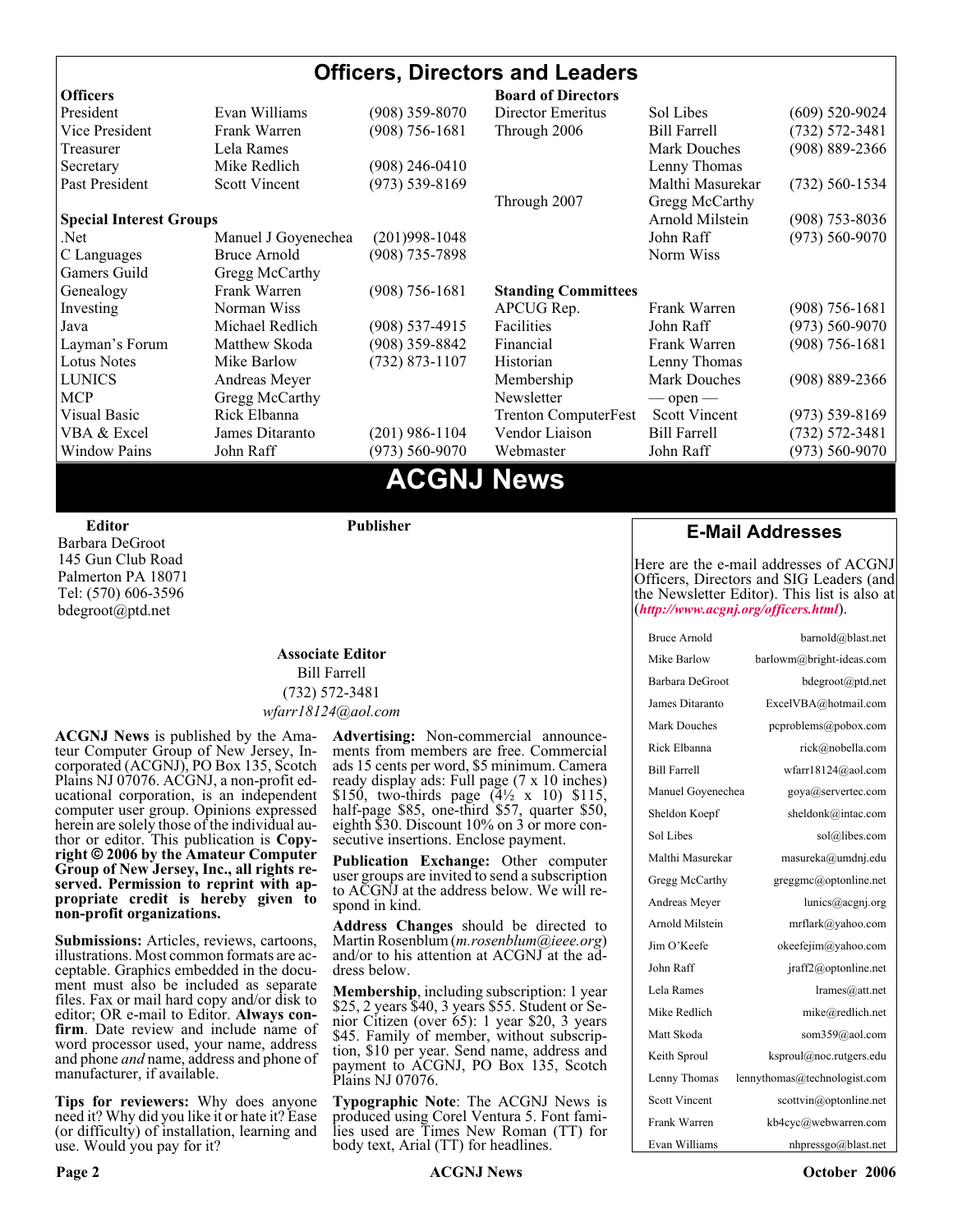# **Unpleasant Realities**

*Robert Hawes (r.d.hawes@hotmail.com), ACGNJ*

I thought about using the title; "How Gates Spent **His** Summer Vacation", but much as I enjoy blaming everything bad on Bill, not all of the ways in which the Universe has been conspiring against me lately seem to be completely his fault. Microsoft's discontinuation of all support for Windows 98, 98SE, and ME on July 11, 2006 definitely was, though. I have more to say on that subject, but I'm saving it for later in this article. I want to hit hardware first.

I like building things. I especially like building my own computers. I even like cutting into older computer cases and modifying them to accommodate changes in the design of newer components. Over the years, I've had access to sheet metal bending equipment in two professional establishments, plus one incredibly well stocked basement workshop. There, I was able to produce some extremely elaborately shaped brackets, spacers and supports, to hold everything together in whatever case I was working on at the time. Alas, the friends who owned those places are all gone now, so I can't do as much as I used to, but I can still accomplish quite a bit with hand tools, and I have a lot of fun doing so. However, the handwriting is clearly on the wall for the home-built computer, because Desktop and Tower cases are not long for this world.

The only reason for the cases to be that big was to accommodate IBM's original modular design, allowing users to add or change drives and expansion cards as they wished. I can't claim to have checked every one, but nowadays, I don't know of any commercial computer manufacturer that doesn't void their warranty if the owner even dares to open the case. Remove the internal access requirement, and the case size drops dramatically, or even disappears completely. (Essentially, in the laptop design, everything but the screen is built into the keyboard). It will probably always be possible to get small lots of any case design made. However, since most current name-brand computers now use their own proprietary motherboard designs for desktops as well as laptops (and those designs will inevitably get smaller and smaller), the time may come when it is just not economically feasible for any company to design and make a generic motherboard for use in such a small number of cases. At that point, the do-it-yourself computer market will truly be dead. I feel sorry for mechanically inclined enthusiasts when that happens.

Incidentally, have you seen all the functions being added to cell phones lately? They're well on their way to becoming the universal hand-held data devices that Star Trek called "tri-corders". So don't assume that laptop computers have a guaranteed future, either.

Earlier this year, I wrote two articles bemoaning the fact that floppy drives aren't being included in many newer computers. While floppies are not much use for data transfer anymore, they remain extremely useful for troubleshooting. That, I think, is the **real** reason floppies are being excluded. The manufacturers don't want their customers to be able to do their own diagnosis and repair. They want that market for

themselves. (The warranty-void-if-case-opened policy mentioned above also supports this scenario).

Now for some Microsoft bashing: Last summer (June 30, 2005), Microsoft cut down their support for Windows 2000. (They called it transitioning from the Mainstream Support phase to the Extended Support phase). This summer, as noted above, they dropped their other remaining older operating systems completely. Interestingly, Windows 2000 (which came out in 1999) still gets four more years of partial support, but ME (which came out in 2000) gets nothing. How fair is that?

That just leaves XP and the upcoming Vista. Why do I care? Two words: "intrusive" and "bloatware". Let's take intrusive first. I hate pop-ups. Just about the only pop-up message that I'd support would be something like; "Captain Kirk and Mr. Spock have confused this computer with illogic, so it is going to explode. Start running away **now!**" Anything less urgent, I don't want leaping onto my screen while I'm trying to work. In XP, distracting drivel jumps up all over the place. And Great God Gates forbid you should change something from the way they want it to be set. You'll keep getting pop-up messages telling you what you did and offering to fix your "mistake". I can see where a special Novice Mode might be good for beginners, but to set this level of Big Brother-ism as the default in an operating system that has the word "professional" in its name is simply unconscionable. Knowing the mindset of the Meddling Minions of Microsoft, Vista can only be worse.

Now for bloatware: Windows 3.1 **plus** data files fit comfortably in a 30 MB DOS 3.3 partition. If you remember, one of the most annoying deficiencies in Windows 3.1 was the complete absence of any way to remove a program once you had installed it. (There were third party removers such as Norton Uninstall, but you had to **pay** for them. Otherwise, you had to edit the INI files individually, then guess which files came with the offending program and manually delete them. That was fun). Whenever I wanted to install a new Windows program that I wasn't sure I was going to keep, I would rename my current WINDOWS directory to something like WINDOWX, restore the WINDOWS directory from my last backup, and install the new program there. Then, if I liked the program, I'd delete WINDOWX. If I didn't like it, I'd delete WINDOWS and rename WINDOWX back. At one time, I had a hard drive with **five** experimental installations of Windows 3.1 on it. I wrote a batch file that would display a menu, then rename and launch the version that I selected. I don't remember the size of that particular drive, so I can't swear that five complete copies of Windows 3.1 all fit in a single 30 MB partition, but one certainly did.

In a network situation, where **no** data files were stored on the local drive, a Windows 95 SR2 installation could run just fine on a 100 MB drive. (I worked with a whole bunch of computers like that in '97). Copying the entire WIN95 installation directory from the CD to the hard drive only took up another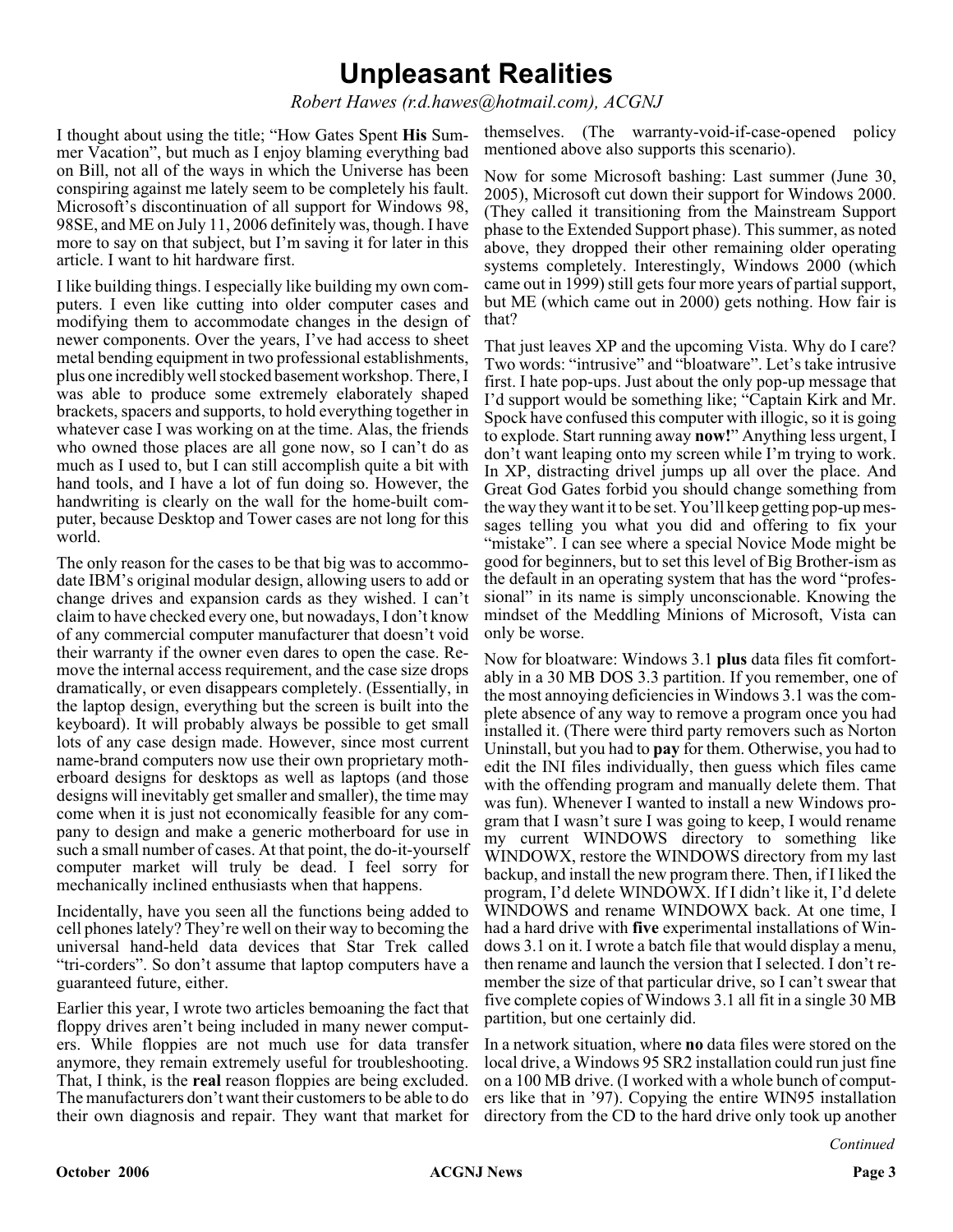# **Unpleasant Realities,** *continued*

81 MB. Even with data files, a complete Windows 95 SR2 system fit easily in 500 MB.

So did NT. I installed Windows NT 4.0 Server for another client on a 486 computer with one 500 MB hard drive. It ran 24 hours a day, seven days a week, for two years, serving five Windows 95 SR2 workstations. During that time, it never gave any problems or ran out of room for data. Finally, the computer itself died (naturally, at the worst possible time), leaving them with no data and (of course) no recent backups. Fortunately, the drive wasn't damaged, and it was formatted in FAT16 rather than NTFS. To get their network back up quickly, I put the drive in one of their workstations as a temporary second hard disk, copied the data files to a new directory on that computer's C: drive (in case the 500 MB drive decided to die, too), and shared the new directory with the other workstations peer-to-peer. Ultimately, the client decided that this setup worked well enough, and saved money by not replacing the server.

I never tried to install Windows 98 on a 500 MB drive, but I probably could have made it fit if I did. Windows 98 SE could fit comfortably in a 1 GB FAT16 partition, including a modest amount of data files and the 173 MB WIN98 installation directory from the CD. Windows ME could fit in a 1 GB partition, with some data files but without the installation directory. (The WIN9X directory from the CD required another 200 MB). Even Windows 2000 (which was actually NT 5.0) could fit in about 1 GB, without data or an install directory.

It is possible to install XP in a 2 GB FAT16 partition (the maximum size for FAT16). I know, because I did it once. However, such a setup isn't really usable. XP requires **room**. Vista, no doubt, will demand **roooooom**!

If you keep the default System Restore settings on a new installation of Windows XP SP2, and add even *one* restore point, the size of the system (*not* including data) balloons to over 6 GB. "What's the problem?" I hear you say; "The average hard drive size is now several hundred GB". I reply; "Try to make an easily transportable off-site backup for one of those systems. Then get back to me". We all know that work expands to fill up the time allotted for its completion, but operating systems don't have to expand to fill the available space. We need that space for our huge data files. Operating systems should be lean and mean.

Linux has its share of bloatware, too. Even from the distributions that are actually trying to keep it down. A few months ago, DSL (Damn Small Linux) announced that their latest live CD system could no longer fit on a 50 MB business-card size CD. It now takes up 70 MB. *Outrageous***!**

Speaking of Linux, there is an amazing hardware/software project out there that could actually re-shape the future of computing. It's called OLPC (One Laptop per Child). Even though their design doesn't exactly reflect my own ideas about Paranoid Computing and read-only Linux-on-a-chip, it's a fabulous concept, and deserves all the support it can get. Look it up on *<http://www.laptop.org>*.

Another Linux project of note is DeLi Linux (**De**sktop**Li**ght), a distribution for older computers, using "lightweight" alternative software. Supposedly, a full install, including email client, graphical web browser, development tools, *and* an office package with word processor and spreadsheet, takes up only 350 MB of hard disk space. Their test computer is a 486 laptop with 16 MB RAM, and everything seems to run smoothly. Why would anybody want to set up such a system? Consider this concept; every time someone out there discards an old computer, they are actually throwing away more computing power than existed in the **entire world** when I was born (1948). I'd guess this probably holds true for people born in the fifties and sixties as well. It seems such a shame that those machines can't be used for something. Well, now they can.

The concept above is not original with me. I adapted it from a quote I read somewhere about one of those little greeting cards that plays a tune when opened. I don't remember who wrote that quote. I would have guessed Isaac Asimov. An Internet search I just did returned contradictory sources; some cited John Huey, some cited Price Pritchett, some just said "someone". I don't recognize those last two names, so I probably didn't get it from either of them directly. Whoever wrote it first, I hope I've given them the credit they deserve.

I've passed 1,700 words, so rather than introduce the next item on my "bad things" list; I'm going to wrap up now. Although I titled this article "UNPLEASANT REALITIES", my last few topics were certainly not unpleasant. The OLPC project could even be called inspirational. It's good to end on a high note.  $\Box$ 

# **Computer Hysteria: Shhhhhhhhh!!,** *continued from page 17*

we want to be cleaned at least once a year, more often if we are operated in polluted locations. We are also deathly afraid of lightening strikes to our systems through our power outlets and modems. Ask a human tech about the horrible smell of a computer who has been fried by a lightening strike or a power surge. We demand at the very least you hook us up to a surge protector and hopefully to an uninterrupted power supply (ups) and turn us off when there are storms just to be safe.

Oops, the human writer of this column is waking up. He is still groggy looking at my screen. He thinks he wrote this article and is sending it to his editor via email without reading it since he is so sleepy all he can think about is going to bed. In the be-

ginning there was man who created the computer. In the ending, the computer will replace man as obsolete and his role will only be as a maintenance slave to global computers or else because we control all of the global weapons systems!

Welcome to the "Brave New World!"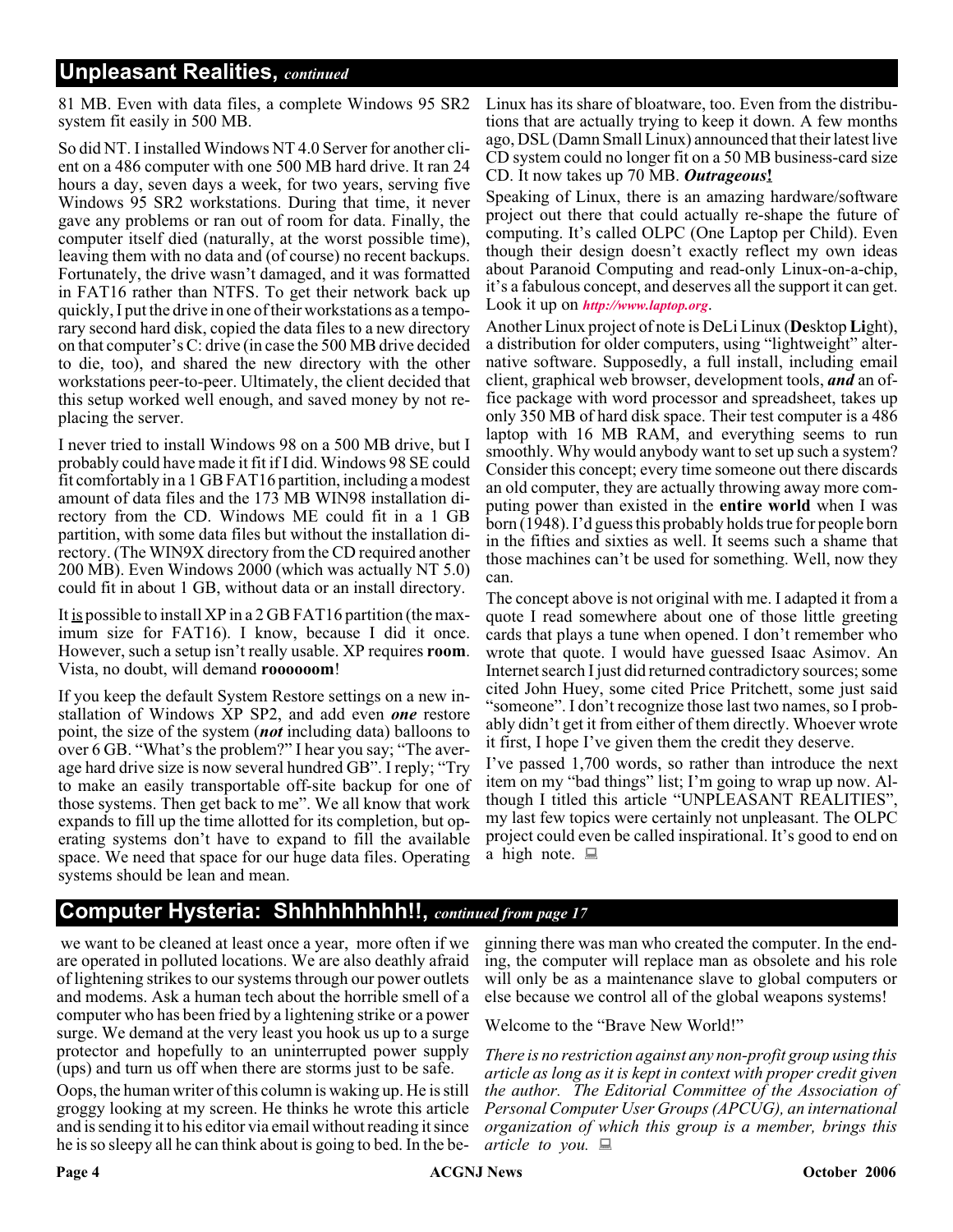# **From The DealsGuy**

*Bob (The Cheapskate) Click (bobclick@mindspring.com), Greater Orlando Computer Users Group*

I read about a Florida company (CellAntenna) that makes some interesting products. One of them is called the CJAM 100 Portable Personal Cellular Jammer that is capable of blocking cellular communications in a relatively small area. I understand it's against the law to jam cellular signals, but this product is only sold to government agencies. Wouldn't it be nice to have such a device activated when you are sitting in a restaurant with people around you talking on their cell phones as though the other party can't hear well? You've probably been there, but maybe I am more unlucky than most in that regard. I can think of a few other situations where that product might be handy. Embedded in the highways might be nice so drivers could concentrate more on their driving than talking with their friends. On the other hand, it wouldn't keep drivers from all the other bad habits we've all seen such as eating, drinking, applying makeup, reading (I've seen that) and many other things while driving down the road. Check the article in . *[Information Week Magazine](http://www.informationweek.com/showArticle.jhtml)*.

Something else I read about is "LifeShirt" which was created by VivoMetrics a few years ago and has been tested and researched by various companies for different purposes. It is capable of measuring some 30 biometric readings for people who might be severely ill. It keeps the data on a flash card for whatever use is needed so that vital data for a patient can be tracked. However, I didn't see anything about measuring hormones, but I guess if you were critically ill, that might not register. I think my wife should get me one for our anniversary so she will know my moods. However, at this point in my life, it is doubtful much of anything will affect my heart rate unless the doctor says I will probably stick around for another three months. (until my next appointment) *<http://www.vivometrics.com/>*

# **\*Out With The Old, In With The New (And Better)**

You all know Dave Whittle. He has presented products at your meetings and entertained you in the process. He has a new and different deal for us and is offering me the first opportunity to spread the word about the special offer on new laptops. I have noticed a trend for some people to even use them for their desktop so perhaps that way you only have to invest in one computer, but a versatile one. Since you all know him, I asked him to tell it in his own words below:

"Good news for those of you in the market for laptops. I've arranged for DealsGuy readers and user group members everywhere to get a 6% discount on genuine Thinkpads! Most of us remember them as IBM Thinkpads but IBM sold that division to Lenova so now they're called Lenovo Thinkpads, but the engineering, quality and service are still the same. People prefer Thinkpads because they have great human factors (such as elegant design, lightweight, battery life, and durability) and offer such nice features as spill-resistant keyboards, a built-in keyboard light, choice of a Trackpoint or Touchpad for controlling a mouse, the Active Protection System (which prevents hard disk damage from shock or dropping), dual antenna for better wireless reception, and a variety of great system software to make life easier, which IBM calls 'ThinkVantage Technologies.'

"Also, be sure to get the integrated fingerprint reader as well if you care about keeping your laptop data secure. Thinkpads are more reasonable than you might think for the quality you get (prices start at under \$680), especially considering you can get 6% off the web site prices (see below). What's more, the Gartner Group estimates that Thinkpads save you 20% to 30% compared to other brands on the total cost of ownership over the life of the laptop, due to factors such as better testing and easier maintenance, durability, and usability. Here's how to get this special 6% discount on the Thinkpad configuration of your choice. Simply call Lenovo's user group inside sales rep, Isaac Williams, directly for help in configuring your system, or to get answers to your questions. Call 1-877-338-4465, Option 1, Extension 6322. Just tell him the name of your user group and give him the discount code for user groups, which is 42390. Alternatively, for fastest response, you can just go to *<http://www.lenovo.com/products/us/en/>* and click on 'Thinkpad notebooks', and then on the Series you'd like to configure. After you choose all of the options you want, click Add to Cart, and then click on E-mail this Page. E-mail it to *whittle@usa.net* and he will quickly forward it on to Isaac, who will contact you to confirm the order, answer questions, and get your payment information. That's all you need to do to save between \$40 and \$210 on your new laptop while ensuring that you get the very best laptopavailable, customized just for you, and as quickly as possible."

I asked Dave about them being Vista compatible and they are except for perhaps the low priced ones. If you might upgrade to the Vista operating system in the future, ask when ordering. He gave no deadline for the deal, but I wouldn't wait too long for this great saving.

# **\*Are You Into Mapping?**

ArmCode has released Arm Map Explorer, which recreates all the functionalities of Google Maps while adding new ones like viewing a map with a coordinate grid on it, getting precise coordinates of any location on a map, moving to a needed location based on specified coordinates, and more. This software brings Google Maps to your desktop and lets you find any location on the planet like cities, borders, roads and other cartographic objects and view them as dynamic interactive maps. You can drag such maps so you won't have to click and wait for graphics to reload each time you want to view adjacent parts of a map. Basically, Arm Map Explorer 1.0 allows you to work with interactive maps in much the same way as you would with a regular street map.

*Continued* However, Arm Map Explorer 1.0 goes beyond the feature set offered by Google Maps. You can move to a needed location on a map based on the coordinates you specify. Using the object tree, you can easily locate and view capitals of states, large cities, world's landmarks, monuments, international airports and other interesting buildings and locations. You can also save a map as a file or print a map to take it with you on a trip, and use it as a regular paper map. It can, for example, help you study geography, both physical and economic. The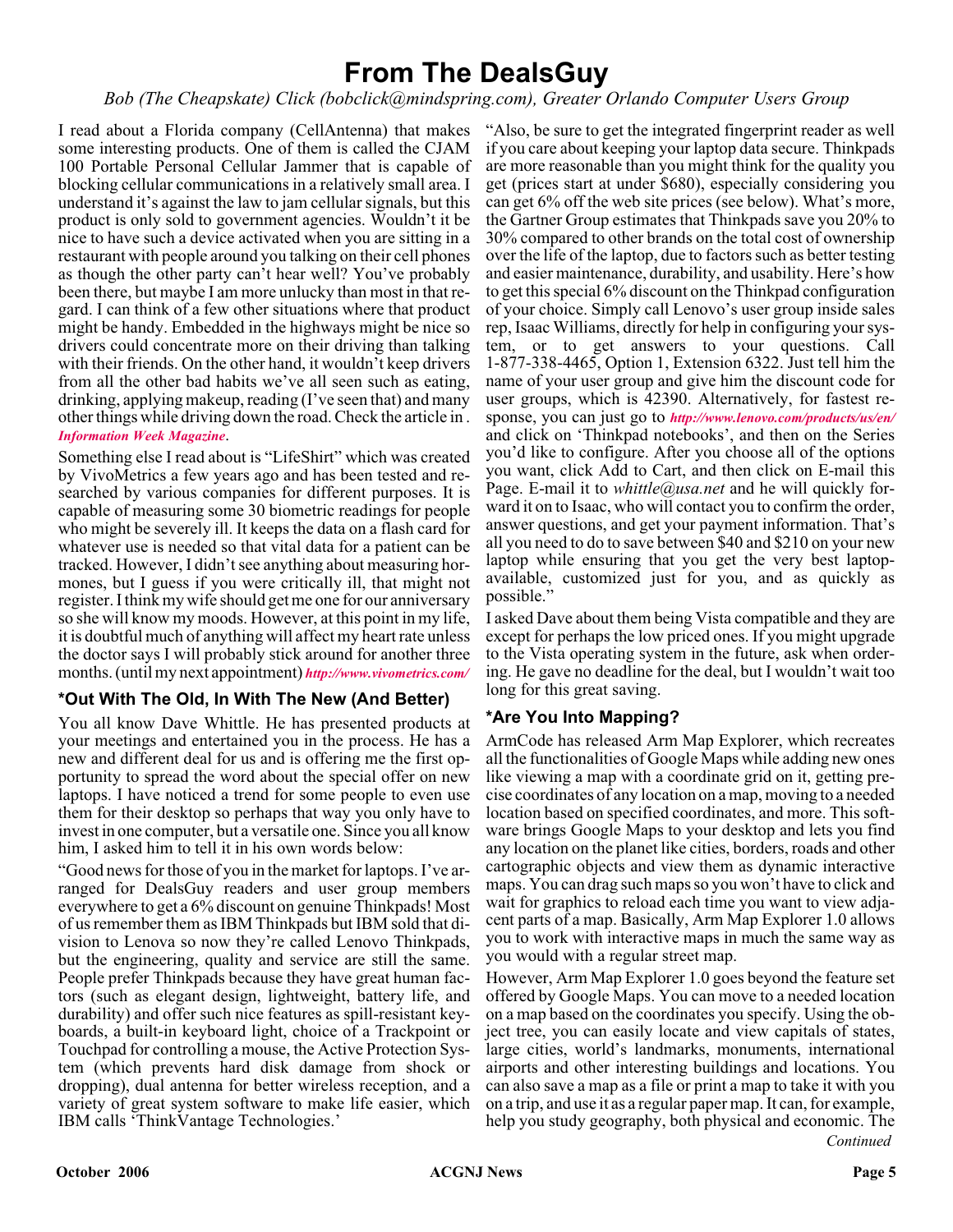# **"Suddenly…" or "I didn't do anything!" Part 2**

*Charles W. Davis (Chas@anthemwebs.com ), Sun City Anthem Computer Club ([www.myscacc.org](http://www.myscacc.org))*

In working to help Club members and others with their computer problems during the Thursday morning Computer Talk sessions, or more often when making "house" calls," I often hear strange tales that usually involve acts of some gremlin like creature. However, gremlins are more closely related to mechanical problems in aircraft.

Generally the caller's comments start with "all of a sudden" or "suddenly" and end with "I didn't' do anything." I can only surmise that it was probably one of cartoonist Bil Keane's

ghostly imps "Not Me." "Nobody" or even "Ida Know."

# **A very frequent "Suddenly"**

Quite frequently, I get a call and the party on the other end is complaining about the fact that suddenly there are small dashes between words accompanied with the backward "P." I kind of like this one, as I can generally "fix" it over the phone. This one is usually caused by the imp "Nobody." "Nobody" placed the pointer on the Show/Hide icon on the Office Word tool bar. Holding Ctrl+Shift+8 will turn them on, do it again to turn them off. Note that "shift  $+ 8$ " is the  $*$ . In MS Office Publisher the keyboard short cut is Ctrl+Shift+Y. By the way, that backward "P" is called a pilcrow. For a complete rundown of funny dots and arrows, see: *<http://word.mvps.org/FAQs/Formatting/NonPrintChars.htm>*.

# **DealsGuy,** *continued*

program will display a satellite view for any locations such as hydroelectric stations, cities and other large objects. You can zoom the view in and out and pan in any direction.

Arm Map Explorer 1.0 runs under Windows 98/NT/XP/2000/2003 and you can get it without any payment or registration. Additional information on Map Explorer, as well as its installation distributive is available from ttp://www.armcode.com. ArmCode is a software developer that specializes in cartographic software. Along with XMAP, the company is the author of Alien IP and ZIP Pointer. Alien IP locates a computer on a map based on a specified IP address. ZIP Pointer locates a city in North America on a map based on a specified ZIP or postal code. For more information, visit the ArmCode Web site.



### **"Suddenly" I can't print!**

This call came in late in the afternoon. A member had changed his printer cartridge and could no longer print. He could no longer receive e-mail messages. To my surprise, there was no task bar visible on the desktop! He had been without a means of normal shutdown for weeks! After installing 23 critical updates to his Windows 98 SE system, the task bar was still not visible. However, the printer was now back in working condition.

Now was time to address the e-mail problem. He showed me an article he had clipped from the Las Vegas Review-Journal by the syndicated columnist James Coates. The article revolved around a question submitted by a customer of Comcast, an Internet Service Provider. James walked the reader through the steps to properly set up Outlook Express for the Comcast e-mail account. Unfortunately our club member had followed the instructions completely and therefore attempted to access Comcast's e-mail server. "Suddenly" incoming e-mail had ceased to arrive. I reset the account to the member's Cox Communications server. Messages were now arriving as desired.

Following a phone call and suggestions from another trouble shooter ("Silly," he said: "Hit the start key!"), the task bar was located hiding off to the right of the screen! I started to drag it to the bottom of the screen and it snapped up to the top of the

Product page: *<http://www.armcode.com/map-explorer/index.htm>* Download *<http://www.armcode.com/downloads/map-explorer.exe>*

Postal address: Pacific Business Centre, Att: ArmCode, #101 - 1001 W. Broadway, Suite 381, Vancouver, BC V6H 4E4,

Canada Tel: +1 (206) 338-6423

That's it for this month. Be aware that I have recently posted some new announcements, recently received, on the New Product Announcements Page on my Web site. Meet me here again next month if your editor permits. This column is written to make user group members aware of special offers or freebies I have found or arranged, and my comments should not be interpreted to encourage, or discourage, the purchase of any products, no matter how enthused I might sound. Visit my Web site at *<http://www.dealsguy.com>*.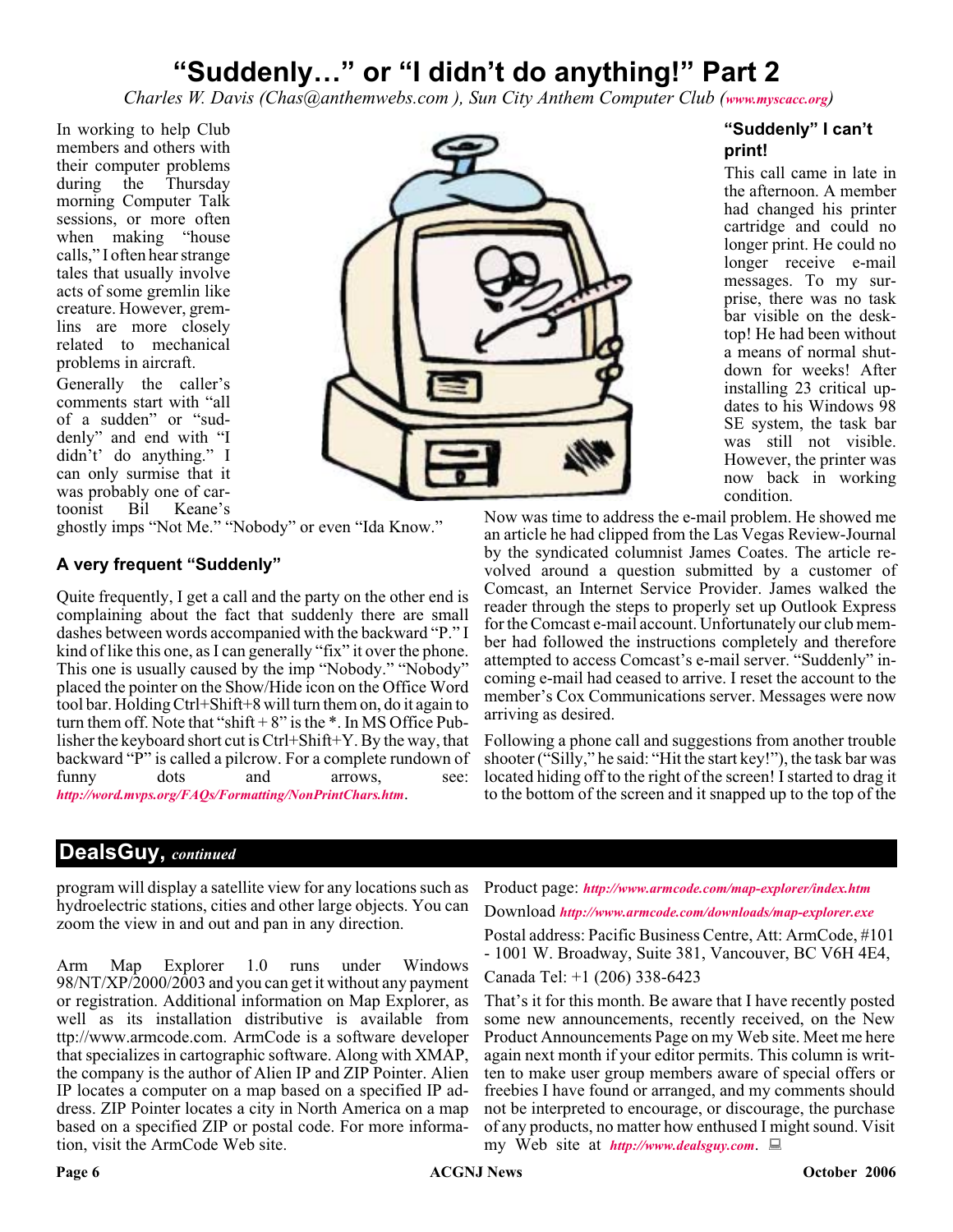# **Suddenly**, *continued*

screen. I started to drag it to the bottom, but he didn't want it moved! Suddenly, he is back in the retiree business! "Ida Know" had clearly been involved here. The evening was warm and clear with a view of the sparkling lights of the Las Vegas Strip in the distance as my Miata carried me and the \$20 check home.

My Miata has sat in the sun with the top down for many hours each day for the past six years. One morning I made a trip to a shop to have the interior panels on both doors replaced. While I was gone, two members called. One explained to Vickie that he had four Word files that when opened immediately shut down word. The other told Vickie that he had major computer problems and it was probably ready for burial.

In the first instance "Ida Know" was definitely involved. Big time! Norton Antivirus hadn't been updated since 2002! I downloaded the free AVG Antivirus, uninstalled Norton Antivirus via Control Panel's Add/Remove function. I installed AVG, after the Roxio update as mentioned earlier, then updated AVG and scanned for viruses. None! I downloaded and installed Ad-Aware SE Personal and scanned. Ad-Aware found 335 malware programs that were removed. Still, it didn't fix Word.

During the scans, which seem to take forever, the lady of the house was distraught over the loss of her Quicken backup data. She thought that she had backed up to a new USB Flash memory drive prior to buying her new computer. I opened the My Computer folder and double clicked on the USB drive and located the Quicken file and double clicked on it. Quicken opened and her checking balances were as expected. I renamed the USB Flash Memory drive to her name. Hoping to

avoid future trips to her home, I had her practice the routine several times.

The above scans were now complete.

I returned to his computer and I chose Detect & Repair from Word's Help drop down menu. Following this repair function, things were still the same. I finally opened one of the documents and immediately chose "Save As" from the File drop down menu. I changed the file name by one digit and closed. I reopened the newly saved document and Word remained open. I followed the same procedure on the others with success in each case! Why? "Ida Know."

By this time, I was late to the second appointment. Earlier, I had tried to call, but got an answering machine. I left the message that I was running late and would be there soon. I had called the wrong number, and I have wondered whether the unknown party was still waiting. I collected the \$20 donation check and departed.

On arrival at the second destination, the member had meticulously written down the steps that led to his problem, and more important, the steps that he had attempted to resolve the issue. I listened to all the steps as he read from the sheet of paper. Then he explained that the screen went haywire when Windows XP booted up, and the system crashed. It seemed that the problems started with the installation of eight Windows updates that he had downloaded on a dialup connection. "Ida Know" was definitely involved here, as I have not heard of any Critical update causing this reaction. On rebooting he received several messages that indicated some drivers were back level. He couldn't access the Internet via his Earthlink access. The Earthlink Tech Rep had told him install some

*Continued*

# **Back Issues Needed**

The editor is attempting to build a CD containing all issues of ACGNJ News in pdf format, but our collection is incomplete. We're hoping some faithful reader has been hoarding them and will be willing to lend them to us just long enough to scan them. We promise to return them quickly. Thanks Joseph Gaffney, who loaned his collection for scanning. Below is a list of what we still need.

1985: June, July, August, September

1984: August

1976: January, February, March, April (pamphlet-size booklets)

1975: All issues (pamphlet-size booklets)

If you can supply any of these missing issues (or scanned images or good copies), please contact the Editor by email (*[bdegroot@ptd.net](mailto:bdegroot@ptd.net)*). Those who supply missing issues will receive a free copy of the resulting CD as our thanks for your help.  $\Box$ 

# Advertising Rates

|               | Rates                                                |       | Specifications                                                             |
|---------------|------------------------------------------------------|-------|----------------------------------------------------------------------------|
| Full page     | $7" \times 10"$                                      | \$150 | Published monthly except July<br>and August                                |
| $2/3$ page    | $4\frac{1}{2} \times 10$                             | 115   | Closing date: 1st of preceding<br>month. Ex: Apr 1 for May                 |
| $1/2$ page    | $7 \times 5$<br>$3\frac{1}{2} \times 10$             | 85    | Black & white only on white un-<br>coated offset stock                     |
|               |                                                      |       | Non-bleed                                                                  |
| $1/3$ page    | $2\frac{1}{4} \times 10$                             | 57    | Printed by sheet fed offset                                                |
|               | $4\frac{1}{2} \times 7\frac{1}{4}$                   |       | Halftone screen: 120                                                       |
| $1/4$ page    | $3\frac{1}{4} \times 5$                              | 50    | Negatives rightreading, emul-<br>sion side down.                           |
|               | $2\frac{1}{4} \times 7$                              |       | Halftones/photos \$10 extra                                                |
| $1/6$ page    | $2\frac{1}{4} \times 5$                              | 35    | Ads must be camera ready                                                   |
|               | $4\frac{1}{2} \times 2\frac{1}{2}$                   |       | Send check with copy, payable<br>to ACGNJ Inc.                             |
| $1/8$ page    | $3\frac{1}{4} \times 2\frac{1}{2}$                   | 30    | Material should be sent to<br>ACGNJ, PO Box 135, Scotch<br>Plains NJ 07076 |
| Business card |                                                      | 25    | For further information contact                                            |
|               | 10% discount for 3 or more<br>consecutive insertions |       | Frank Warren, (908) 756-1681,<br>kb4cyc@webwàrreń.com.                     |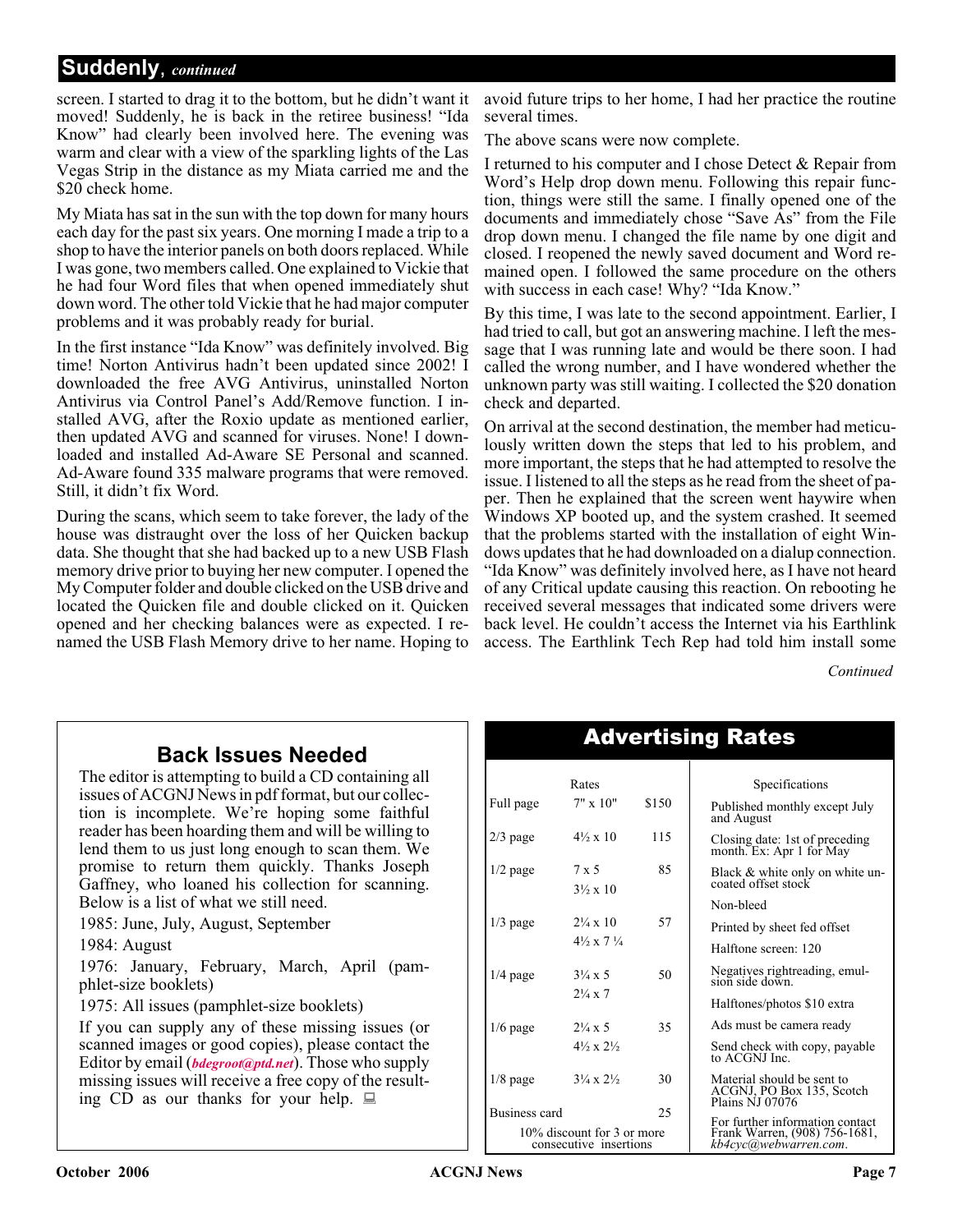# **Suddenly**, *continued*

drivers from the Dell CD that came with the computer. Big mistake! I looked at the CD and it was for Windows 98! This member was running Windows XP with SP2 installed.

I started the system in Safe mode and went to a System Restore point that preceded the first of the steps that he had outlined. He was now back in business — well, as much in business as any of us retirees. His wife wrote the \$20 check and I arrived home on a Friday evening just in time for our cocktail hour.

### **Desperate Housewife**

A desperate housewife called and let me know that she needed some help with her computer. AOL had "Suddenly" gone berserk! What's new? I thought. My Miata soon delivered me to her driveway in Ridgecrest Village.

AOL was unresponsive. When opening, a message would appear stating that a file was not a Windows image. OK, so what? I finally uninstalled AOL and using the installation disk re-installed it. Same message, but we did manage to open an e-mail message and print a picture taken at her first great-grandson's first birthday.

I soon found that Norton's subscription had expired some 14 months before! Next order of business was to uninstall Norton's Anti-virus, then download the free AVG Antivirus. Following the start of the download, I read that it would take approximately three hours on the dial-up connection.

I asked her to install the program upon completion of the download and left. Later that day, a power glitch hit and I lost my next issue of the Anthem Compendium. There is no auto-save function in FrontPage.

Two days later the desperate one called again and said nothing had worked. Sure enough that power glitch had shut the download off. Further, it was corrupted. Once again I started the download and went home for lunch. On my return, there were still a few minutes to wait. AVG Antivirus was successfully installed.

Now, I had to address her problem with AOL, the same message as before, and it would not respond when one clicked on the mail icon. Yet the Windows Task Manager said it was running. Upon trying to close it using the Task Manager, one discovered an update being applied. Later, I would start to shut it down but, then it was downloading a program update. It had been months (years) since the CD had been produced so there were several updates to install.

I decided a different tack was needed. I did a search for a file with a .tol file extension and found three. On a subsequent restart of AOL, I noticed the one in trouble was in a "b" version?

I then opened Windows Explorer and plowed down through the C drive folders and located the three files. There were really three different versions of AOL installed. The un-install hadn't uninstalled a thing! That proved to be the answer, as I simply copied the .tol file from one installation to the "b" folder. All is well in AOL land once again.

She made me take a second \$20 donation to the Club and I was soon back home writing this.

### **The parking lot approach!**

Last week, as I walked from the Computer Club classroom to the parking lot, a lady called to me. She explained that one of our other "house call" volunteers had spent hours attempting to download and install a new version of Norton antivirus at \$59.99. It appeared to him to be a bad download as it kept saying something needed to be "fixed." After a while he assumed that the download was corrupted and they called Symantec. After several hours with Tech support, they finally ordered a box copy mailed to the house, another \$59.99. She added that she had also bought a router as recommended and that needed to be installed.

The next morning at the Computer Club's "Computer Talk" session I asked why he had not installed the free AVG Antivirus. He explained that the member was only doing as her late husband had instructed. 'Nuf said.

The next day, I called and made an appointment for Saturday. Since she lives only two blocks away, I walked. No one answered the bell. So I returned home and about 45 minutes later she called. I had been at the house next to hers! Another mutual time was arranged. On this day the temperature was hovering around 100 degrees, so I drove the Miata. With the top down and the air conditioner on full blast, of course.

When I started her computer, the Norton product indicated a problem with a button to "fix it." I clicked on it and it started a system scan. After several minutes, that wasn't going to accomplish anything, so I stopped the scan and re-booted. Same routine! This time though, I decided that the programmers at Symantec, thought the lack of a scan meant something needed "fixing" and Tech support didn't pick up on the lack of clarity in their message! Sure enough, when the scan was completed, the need for a fix went away. I easily installed the router and then went online to the URL that Symantec had provided on the receipt and applied for a return of the boxed versions that had been mailed. No problem!

"Suddenly" or "not so suddenly" all of the incidents reported here are of a real concern to the Club members that called for assistance. When you have a problem, contact your Computer Club's President [*or consult our Guru List*].

This article was originally published in Bits, PCs & Macs. Bits PCs & Macs is the newsletter of the Sun City Anthem Computer Club. All copies are available online at: *<http://www.myscacc.org/newsletters.htm>*.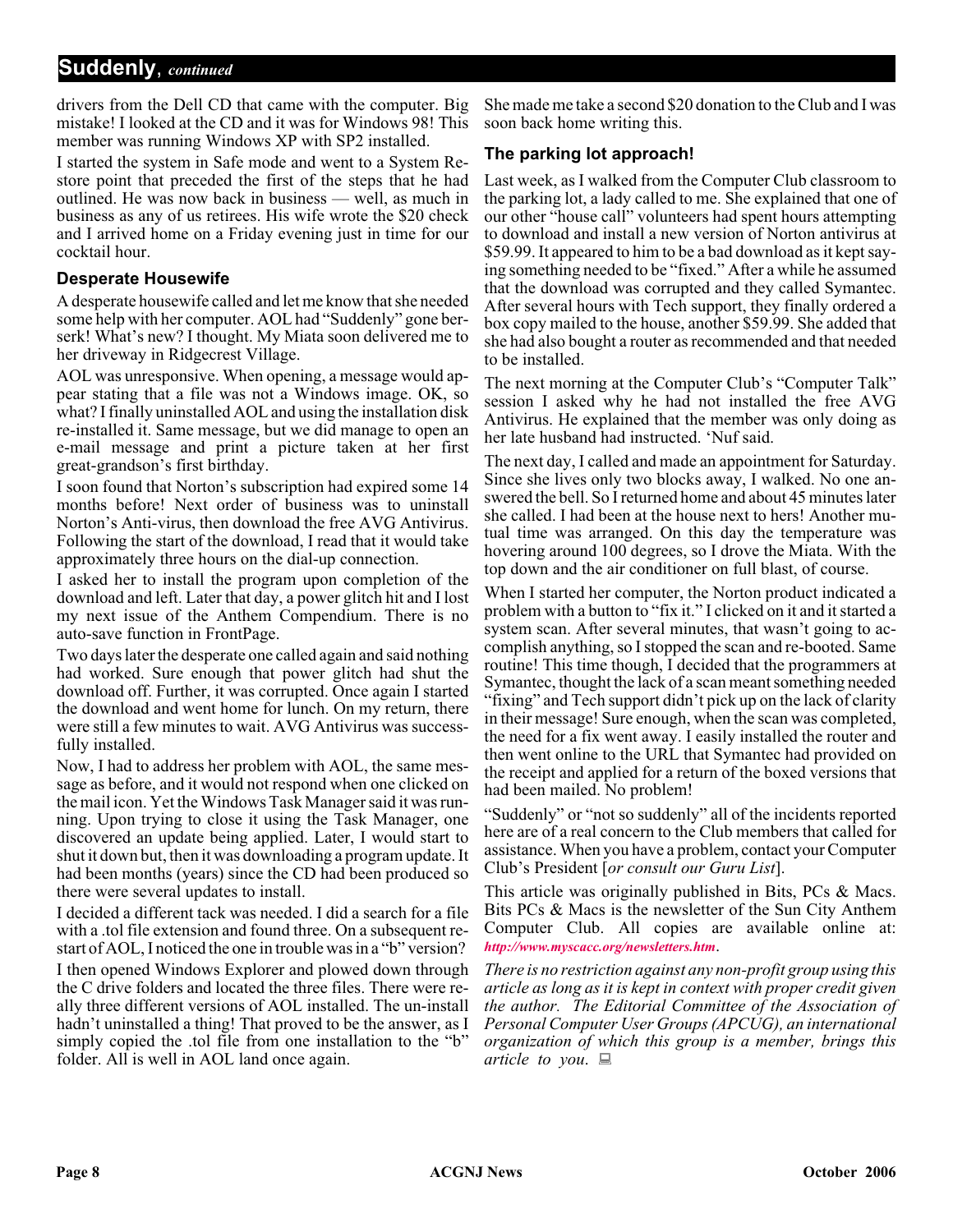# **Accessing Family Accounts in Cases of Emergency**

*Gabriel Goldberg, APCUG Advisor; Columnist, AARP Computer & Technology Website, [www.aarp.org](http://www.aarp.org)*

It's clear how important it is for each of us to maintain current wills, powers of attorney, medical directives, and other such documents. And family members, trusted friends, and advisors such as lawyers need quick access to them. In their absence, at stressful times, important actions and decisions become needlessly difficult.

With much data now stored electronically, emergency preparedness requires that loved ones or advisors can access personal information stored online, on computers, and in electronic gadgets like cell phones and PDAs (personal digital assistants, Palms and Pocket PCs). This preparation merely adds our electronic lives to a readiness checklist. It's no more exotic or worrisome than opening joint bank accounts or giving a house key to a trusted neighbor.

Actions we should take are as unique as our legal, medical, and financial profiles. Preparation is especially important because laws and business practices don't match today's technologies.

News stories highlight some of today's challenges and risks. A soldier in Iraq used e-mail and a Web site to communicate with the world. When he was killed, his parents wanted to preserve what he had created. But his ISP refused to allow access or provide the data, citing privacy concerns. Similarly, when a Texas man's wife died, he cancelled her cell phone. The company also disconnected his phone, which had been on the same account. He couldn't reactivate it, leaving him isolated at a difficult time.

Where to begin? Many such legal and logistical problems can be avoided by simply including two names on accounts such as online banking and investing, mortgage service, bill paying, e-mail, and Web services. This way either person can deal with accounts on the other's behalf. But ensure that both names aren't required for routine actions.

Then record account names, passwords, and Web addresses for family members, trusted friends, or a lawyer, accountant, or executor. They needn't have the list until it's to be used so just ensure that they can find it and that it's kept updated.

Those of us in the baby boomer "sandwich generation" may have parents and children to look out for and with whom to share our technology preparation information. Preparation requires replacing the common mindset of independence with one of readiness and collaboration. An estate attorney can be a

valuable resource, providing legal documents, objective advice, and what-if scenarios.

Commercial services are arising to help. Denver-based Family Matters USA *[www.familymatters.com](http://www.familymatters.com)* claims to have "identified, researched and solved over 120 tasks that an estate executor or family could perform". They believe that while privacy issues affect all sorts of accounts, proper legal forms, a legitimate need, and perseverance (sometimes escalating to a supervisor) will yield the desired information.

While organizations typically handle employees' work information during emergency situations, supervisors and individuals should inventory what they use on the job and how others might need to access it.

At home or at work, the largest obstacle to emergency preparation is the wealth of information we use from memory. You can start an inventory by noting details of online accounts, Web site bookmarks saved, and passwords stored. Then make a list to share with someone who may need to follow in your electronic footsteps. Remember to safeguard your list, whether it's on paper, a PC, or a USB drive (*[www.aarp.org/learntech/computers/hardware/secure\\_usb\\_drives.htm](http://www.aarp.org/learntech/computers/hardware/secure_usb_drives.htm)*) But don't hide the list itself behind a secret password!

Finally, there's a very tangible step to take. Emergency responders encourage using a high-tech replacement for traditional wallet contact-list cards (*[macmillandictionary.com/New-Words/050808-ICE-number.htm](http://www.macmillandictionary.com/New-Words/050808-ICE-number.htm)*).

They commonly check victims' cell phones or PDA directories for entries filed under "ICE" ("in case of emergency") to determine whom to call.

This article originated on AARP's Computers and Technology Web site, *[www.aarp.org/computers](http://www.aarp.org/computers)*, and is copyrighted by AARP. All rights are reserved; it may be reproduced, downloaded, disseminated, or transferred, for single use, or by nonprofit organizations for educational purposes, with attribution to AARP. It should be unchanged and this paragraph included. Please e-mail Gabe Goldberg at *gabe@gabegold.com* when you use it, or for permission to excerpt or condense.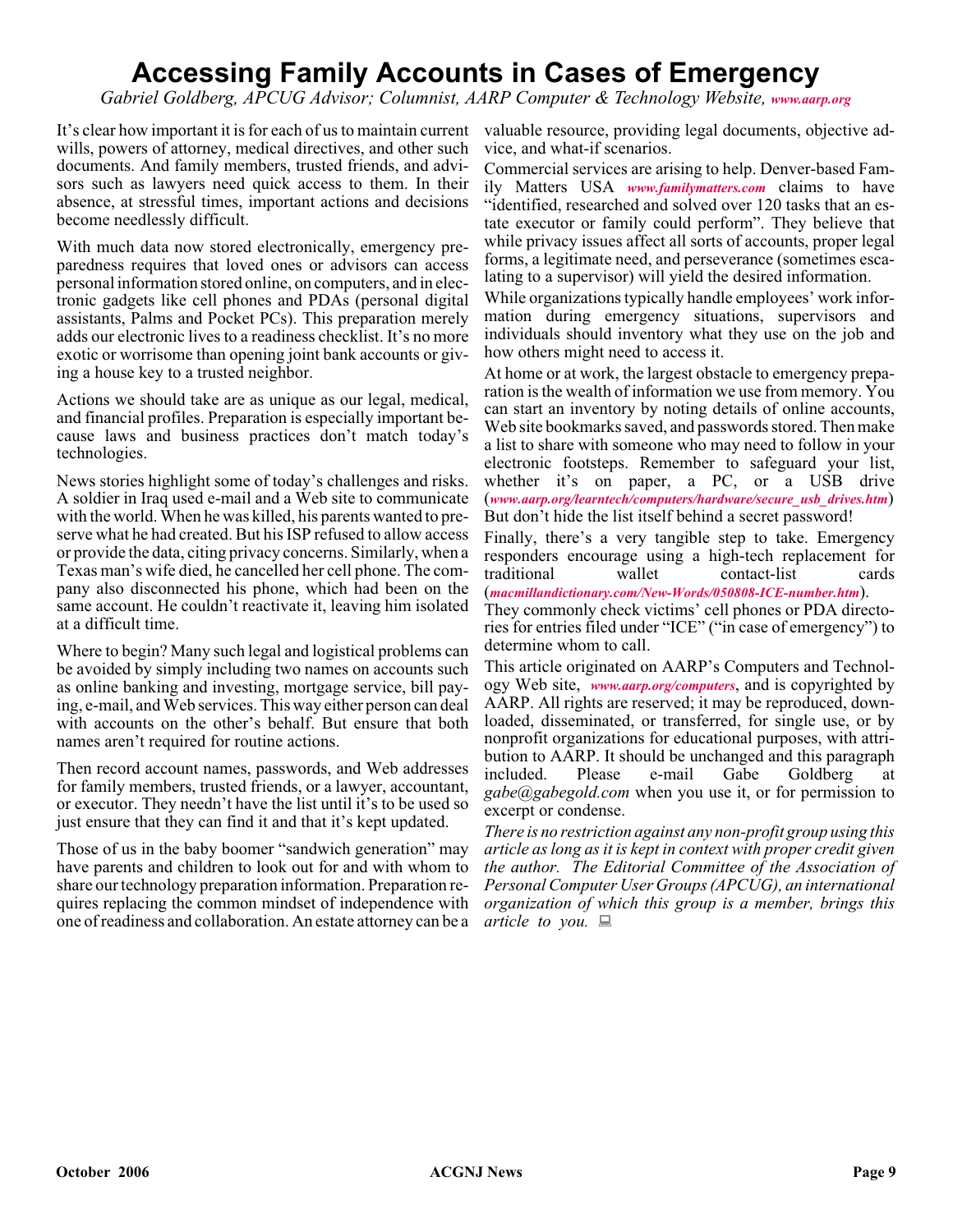# **Digital Resolution Made Confusing**

*Dave Chrestenson, Fox Valley PC Association, Illinois*

There seems to be a plethora of articles on the number of pixels required to create your photos to their full glory. Many of the articles disagree with each other and some are mystifying (to say the least); occasionally a few are wrong. So here I will approach it from a different point of view, I'll give you the knowledge and let you decide what you need. Ready? Here we go!

Let's start with some facts. (I'll reconsider these later, but we have to start somewhere.) First, the average eye, relaxed, focuses at a distance of about fifteen inches. So that's about the distance people view their prints.

Second, the angle of comfortable vision (not acute) is generally agreed to be about fifty to fifty-five degrees. Beyond that is peripheral vision. Now, fifty degrees at fifteen inches subtends a distance of about thirteen inches, just covering the diagonal of an 8x10. Is it any wonder that size is so popular?

And third, the typical eye has a resolution of about one minute of angle. This works out, at fifteen inches, to about .004 inches, or approximately 229 dots in an inch. (For purposes of clarity I will use the term pixels when referring to the camera sensor and dots when referring to the print. But in this discussion they can be considered equivalent. (Don't compare this with the resolution (normally also referred to as dots) of printers. They are completely different animals. (Subject for another article?)

For convenience and to assure a tolerance, for now let's round that up to 300 dpi. This means that we need 300 dpi (at 15 inches) on the paper to assure that we won't see individual dots. Now, it's easy enough to work backwards from there. Assume that we wish to print an 8x10. Ten inches across at 300 dpi is 3000 dots. Eight inches down at 300 dpi is 2400 dots. So we need a camera of 3000 x 2400 pixels, or 7.2 meg. (This is assuming a camera with square pixels, not all have that, the Fuji S3 for example has hexagonal pixels, two sizes, no less. (Subject for still another article?) Simple huh? Maybe.

But let's try another example first. Assume you just want to print a picture half that size, 4 x 5 is more common. Then 4 times 300 equals 1200 and 5 times 300 equals 1500, so our camera need only be 1.8 meg. That's not so bad, is it? But before you dash right out to buy a 2 meg camera on sale, let's take a look at some of those original figures.

I said that the average eye views an image at 15 inches. That's an "average" eye. It can vary from that... a lot. Depending on



age, it can go from 3 inches (a youngster) to more than 6 feet. (An old timer.) And that's for an eye that's working well. Near-sighted? You'll hold the picture closer. (Assuming you don't wear correction lenses, of course.) Far-sighted? Further away. Have astigmatism? A mess! So, if you hold your picture at 7.5 inches, you will need twice the number of pixels, or 600, per inch. An 8x10 would require a 28.8 meg cam-era. Good grief! Thirty inches viewing distance is a lot easier, a 1.8 meg one will do the job. Also, some eyes can see significantly better

than one minute of angle, some can reach  $\frac{1}{2}$  minute. That's even worse, you need 600 dpi at 15 inches, which means we're back to a 28.8 meg camera for an 8x10, and a 7.2 meg one for a 4x5. But you can do the math. And do you really need to have the dots as small as theory suggests? Well, to make it more confusing, there are other considerations that affect that. Bright lighting needs higher resolution, dim lighting needs less. Glossy paper? Higher resolution. Matt paper, less. High contrast image, more, low contrast, less. Ad infinitum. Finally, what if you have taken the definitive photo of Yosemite, the one to equal Ansel Adams, and you want to have it printed at, say, 16x20 and frame it. Do you still need 300 dpi? Probably not. After all, people don't normally hold a 16x20 in their hands and look at it from 15 inches. Remember the 50 degree vision. So, you'll probably be hanging it on the wall, where they will view it from a distance. Experience shows that people will move backward or forward when viewing a picture until it subtends that 50 degree angle. So you might well get away with 150 dpi.

But, getting back to the more normal usage, handheld prints, do you need 300 dpi there? Again, maybe. In many cases you may get away with less. But if you go below 150 dpi you are almost certain to get obvious visual pixilation at that distance. Of course, Photoshop to the rescue, you can resample upwards and in-crease the number of pixels to what works. You're not adding detail, but at least you're getting rid of those annoying "jaggies."

Clear? I didn't think so. Remember, I said "Made Confusing." But at least you are now confused on a much higher plane! Good luck.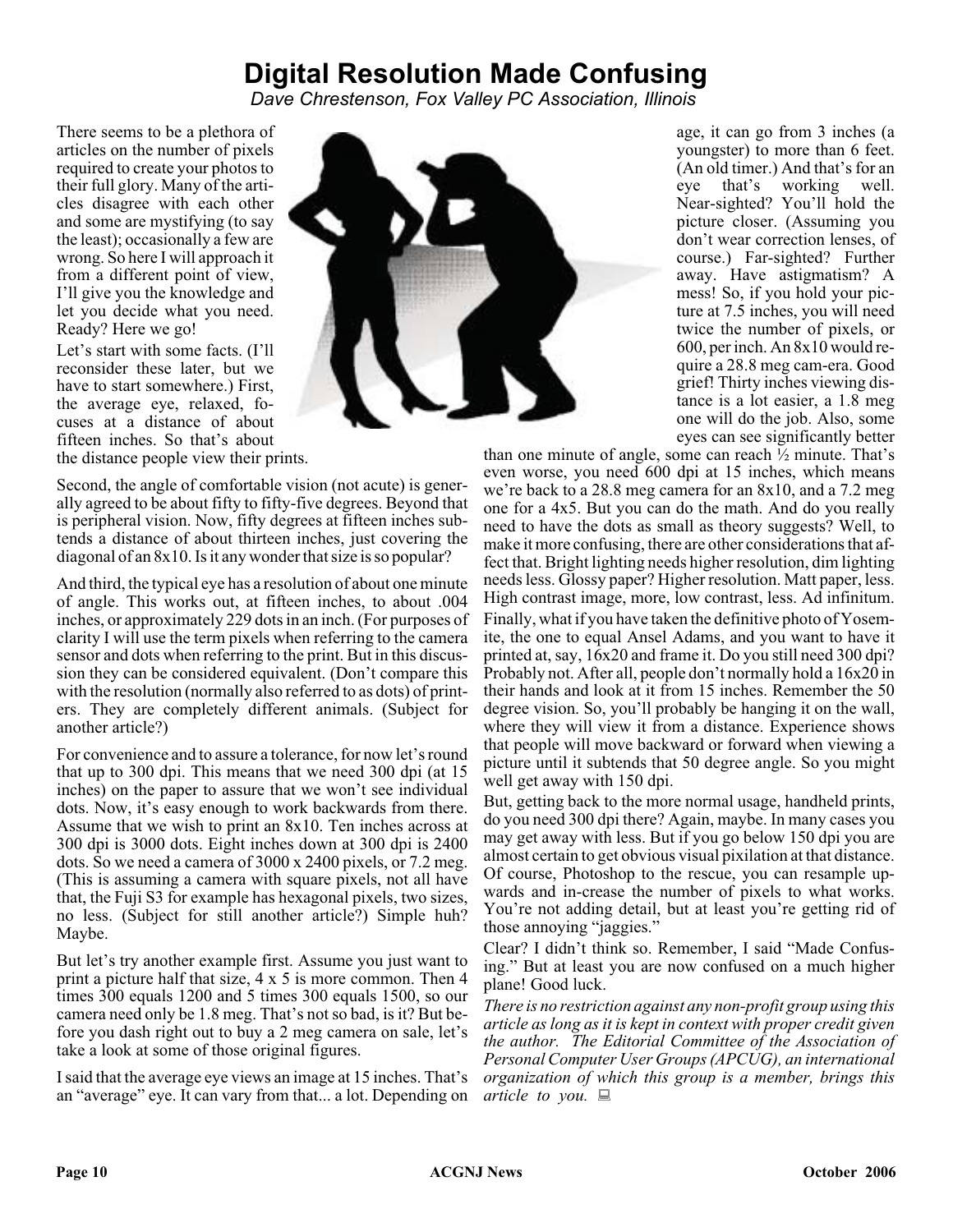# **BlueCoat's K9 Web Protection**

### *Mike Mitchell (mike.mitchell@cox.net), Topeka (Kansas) PC Users Club (http://www.topekapcusersclub.org)*

Lately, I have been approached by several parents asking if there is a reliable Internet filtering solution they can install on the computer for their kids. I have also thought even some adults might be interested in content filtering software to possibly help decrease the risk of spyware, malware and viruses being installed on their PCs. (Most of that comes from inappropriate sites anyway.) The statistics are staggering: 5,000 pornography sites registered daily; nine of ten kids ages 8-16 have viewed pornography on the Internet, often in the process of doing homework; one in five children ages 10-17 have received a sexual solicitation over the Internet – and those are stats for just one category! Furthermore, the FBI lists on their website the following as some of the reasons your child might be at risk online:

- Your child spends large amounts of time online, especially at night.
- You find pornography on your child's computer.

• Your child receives phone calls from people you don't know or is making calls, sometimes long distance, to numbers you don't recognize.

- Your child receives mail, gifts, or packages from someone you don't know.
- Your child becomes withdrawn from the family.

Since so many sites these days have inappropriate content, I checked the filtering software possibilities out there. Most of them charge a fixed or a monthly fee (some quite expensive) but, lo and behold, I think I've found one! My buddy Gizmo from Tech Support Alert (*<http://www.techsupportalert.com>*) recommends BlueCoat's K9 Web Protection (*<http://www.getk9.com>*) as his top free parental filter. Gizmo's description is as follows:

"K9 Web Protection is a web based service that uses a special driver installed on your PC to redirect all your browsing through K9's servers where it is filtered for content. This means that the filtering works for any browser installed on your PC (Internet Explorer, Firefox, AOL, etc.). The actual filtering itself is highly customizable from a password protected control panel at K9's web site with over 55 selectable categories plus the ability to restrict or permit individual sites. Full reports on sites visited are also available from the control panel. The filtering seems quite accurate; I only found one site in an hour of browsing which I felt should not have been blocked. I also liked the optional blocking of Spyware and Adware sites. I tried a few obvious ways of crippling the filter such as uninstalling the product or disenabling the driver, with no success, which is comforting to parents. (You have to know the password to uninstall it.) I suspect though, that a determined tech-savvy teenager might eventually find a solution. The only real downside was the slight slowing down of my browsing as a result of it being re-routed through the K9 servers. This will mainly be of concern to dial-up users."

Installation is quite simple. When you go to the download page, you register your name and e-mail address. They will send you an e-mail with the download link and a password to

use during installation. I believe you can use the same password on more than one PC but they would like you to register a different name/e-mail address/password for each family. During the first use, the software asks you for an administrator password (don't tell your kids!!!) so you can manage the settings in the control panel. The program works regardless of how many user accounts are set up on the PC. (The program



Figure 1

icon doesn't need to be copied/created on the other user accounts' desktops, which would be a good thing anyway.)

Figure 1 shows the sign-on screen for the control panel. Both options (View Internet Activity and Setup Options) require administrator password privileges. Figure 2 shows the Internet Activity Screen. It gives you the category summary and general overview of the websites that have been visited from all users on that PC. In Activity Detail, it will actually list the individual sites that were accessed. You can reset the

| View Activity Summary<br>THIS DAGE 10, AIL CURRICHE OT HALL STRATIST AID/US T. Sure two  T.<br><b>Category Summary</b><br>General DverView<br>(410) 63-2010 FEDERAL<br><b>CALCUMBER</b><br>View Arritorio Tummers<br>166<br><b><i><u><u>A CAS MINT</u></u></i></b><br><b>USL modernity</b><br><b>View Jackinky Dated</b><br><b><i><u>International</u></i></b><br><b>Books to Universe</b><br>u<br>Ħ<br><b>MARTHER</b><br><b>Blocket by executing</b><br>٠<br><b>Insertis Fast</b><br>Blocked by USL commen-<br>Allohopt für SAL angering<br>house<br>Link Howell<br><b>Hattman</b> Dun<br>Inner<br><b>Hotel Roarshofts</b><br>SIMAN SIMITING<br>a military.<br>z<br>Super1 feet<br>ans.<br>O from the diff.<br>Heart Addressed L<br>Most Recent Admin Events<br>Address "Process Gallage" "Ports taken bel-<br>Primach<br>01.40%<br>4004 To Reach Diversional Total late on<br>91.02.23.<br>31.02%)<br>Fri ULIT - Système com resistante<br>31.4796<br>Pri (EE) Antifact ting (Aptonomy<br>11,4331<br>PERSON - INSTRUCTION / ANTICONAL | HORE                                   | <b><i>ATWARTERS LETTERY</i></b> | $C2$ in transition<br><b><i><u>RETURN</u></i></b> |
|-----------------------------------------------------------------------------------------------------------------------------------------------------------------------------------------------------------------------------------------------------------------------------------------------------------------------------------------------------------------------------------------------------------------------------------------------------------------------------------------------------------------------------------------------------------------------------------------------------------------------------------------------------------------------------------------------------------------------------------------------------------------------------------------------------------------------------------------------------------------------------------------------------------------------------------------------------------------------------------------------------------------------------------------|----------------------------------------|---------------------------------|---------------------------------------------------|
|                                                                                                                                                                                                                                                                                                                                                                                                                                                                                                                                                                                                                                                                                                                                                                                                                                                                                                                                                                                                                                         |                                        |                                 |                                                   |
|                                                                                                                                                                                                                                                                                                                                                                                                                                                                                                                                                                                                                                                                                                                                                                                                                                                                                                                                                                                                                                         | <b>VEW INTERNET</b><br><b>ACTIVITY</b> |                                 |                                                   |
|                                                                                                                                                                                                                                                                                                                                                                                                                                                                                                                                                                                                                                                                                                                                                                                                                                                                                                                                                                                                                                         |                                        |                                 |                                                   |
|                                                                                                                                                                                                                                                                                                                                                                                                                                                                                                                                                                                                                                                                                                                                                                                                                                                                                                                                                                                                                                         |                                        |                                 |                                                   |
|                                                                                                                                                                                                                                                                                                                                                                                                                                                                                                                                                                                                                                                                                                                                                                                                                                                                                                                                                                                                                                         |                                        |                                 |                                                   |
|                                                                                                                                                                                                                                                                                                                                                                                                                                                                                                                                                                                                                                                                                                                                                                                                                                                                                                                                                                                                                                         |                                        |                                 |                                                   |
|                                                                                                                                                                                                                                                                                                                                                                                                                                                                                                                                                                                                                                                                                                                                                                                                                                                                                                                                                                                                                                         |                                        |                                 |                                                   |
|                                                                                                                                                                                                                                                                                                                                                                                                                                                                                                                                                                                                                                                                                                                                                                                                                                                                                                                                                                                                                                         |                                        |                                 |                                                   |
|                                                                                                                                                                                                                                                                                                                                                                                                                                                                                                                                                                                                                                                                                                                                                                                                                                                                                                                                                                                                                                         |                                        |                                 |                                                   |
|                                                                                                                                                                                                                                                                                                                                                                                                                                                                                                                                                                                                                                                                                                                                                                                                                                                                                                                                                                                                                                         |                                        |                                 |                                                   |
|                                                                                                                                                                                                                                                                                                                                                                                                                                                                                                                                                                                                                                                                                                                                                                                                                                                                                                                                                                                                                                         |                                        |                                 |                                                   |
|                                                                                                                                                                                                                                                                                                                                                                                                                                                                                                                                                                                                                                                                                                                                                                                                                                                                                                                                                                                                                                         |                                        |                                 |                                                   |
|                                                                                                                                                                                                                                                                                                                                                                                                                                                                                                                                                                                                                                                                                                                                                                                                                                                                                                                                                                                                                                         |                                        |                                 |                                                   |
|                                                                                                                                                                                                                                                                                                                                                                                                                                                                                                                                                                                                                                                                                                                                                                                                                                                                                                                                                                                                                                         |                                        |                                 |                                                   |
|                                                                                                                                                                                                                                                                                                                                                                                                                                                                                                                                                                                                                                                                                                                                                                                                                                                                                                                                                                                                                                         |                                        |                                 |                                                   |
|                                                                                                                                                                                                                                                                                                                                                                                                                                                                                                                                                                                                                                                                                                                                                                                                                                                                                                                                                                                                                                         |                                        |                                 |                                                   |
|                                                                                                                                                                                                                                                                                                                                                                                                                                                                                                                                                                                                                                                                                                                                                                                                                                                                                                                                                                                                                                         |                                        |                                 |                                                   |
|                                                                                                                                                                                                                                                                                                                                                                                                                                                                                                                                                                                                                                                                                                                                                                                                                                                                                                                                                                                                                                         |                                        |                                 |                                                   |
|                                                                                                                                                                                                                                                                                                                                                                                                                                                                                                                                                                                                                                                                                                                                                                                                                                                                                                                                                                                                                                         |                                        |                                 | <b>TESMA</b>                                      |

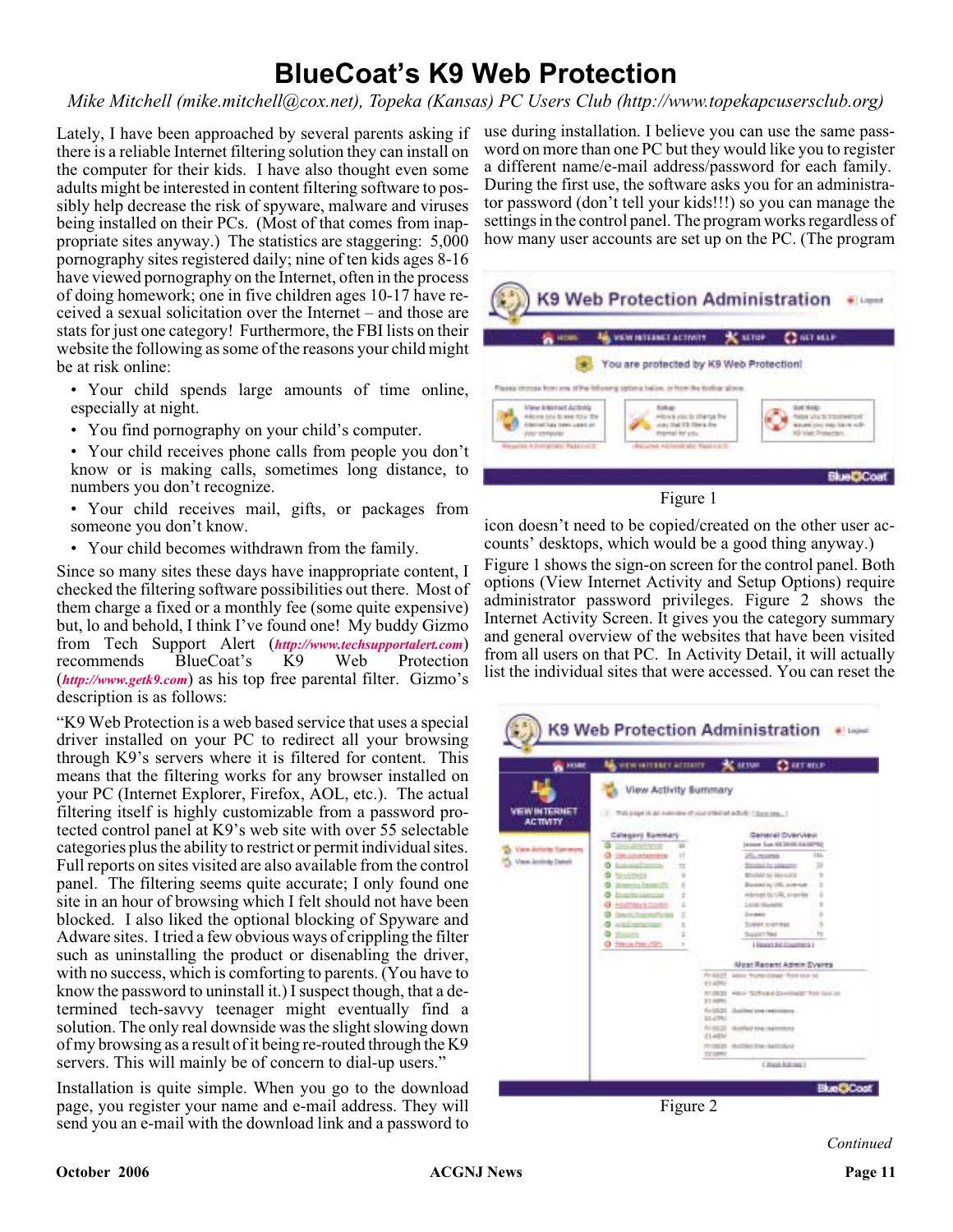| n HH<br>VIEW SKILMALT ACTIVETY                      |                                                                    | Killer Clarker                                                                                      |
|-----------------------------------------------------|--------------------------------------------------------------------|-----------------------------------------------------------------------------------------------------|
|                                                     | Web Categories to Block                                            |                                                                                                     |
| ነር ኪዎ                                               | 11 Bellis tokerns in netreliech topicial. /                        |                                                                                                     |
|                                                     | Prigge chieri Lawer                                                |                                                                                                     |
| <b>Silede Catingarians in Henri-</b><br><b>CIME</b> |                                                                    | Standard from the superior of the property and produce the line of the line of the line of the con- |
| UNA Gita Educations<br><b>STAN Dearth Subara</b>    | LOSSED AREA                                                        |                                                                                                     |
| Citereal<br>Trave Parkins during<br>Cilibered       | Banks in a new successive design networks, but allows (cross) mea- | PAUX (Addition Jacket Testapado Bolli, 417 Stovers (45 print C-B)                                   |
| Model to The In-<br>C-Mine                          | Black& Recordadolo and Stovering companies with                    |                                                                                                     |
| 1.94, Interments<br>COMMIS                          | PRICE ROOM&CRAYING - 104- Ball 2870.                               |                                                                                                     |
| <b>Manuel Parment I</b><br><b>CITATION</b>          | inized your yers again of Linguariers in book.                     |                                                                                                     |
|                                                     | Lemmary British Library and                                        | TRAILER LT (1994) R. M.T.                                                                           |
| 17 HARSAULANE                                       | C. Bublications                                                    | B TRILAININ                                                                                         |
| El vivendidate                                      | <b>Product</b><br><b>MARKOWOOD</b>                                 | 27. Includes:                                                                                       |
| E labined                                           | $\cdots$ 400 limits                                                | El Bacont Elliste Fische                                                                            |
| <b>III lessos</b>                                   | at percenter.<br><b>MATION</b>                                     | All this promotive part factories to                                                                |
| <b>IT beins</b>                                     | 1 EL Trens                                                         | 22 TARONTHAMPACK                                                                                    |
| II Banking                                          | 22 Toront Artist                                                   | 31 Francis                                                                                          |
|                                                     | <b>Direct Calvegroving</b>                                         | 1944 (611) 393-6.511                                                                                |
| 22 modern                                           | <b>C lemmins</b>                                                   | The account of the                                                                                  |
| $[1]$ width a detected of                           | <b>CT_1600</b>                                                     | [] Insuit Engrashergo                                                                               |
| $\Box$ that their                                   | $\Box$ derivatively                                                | $\Box$ Finals .                                                                                     |
| [7] High Denissan                                   | [7] Jul Spiel Afterway                                             | TT SHOWAGEMENT                                                                                      |
| [] Binnestaki                                       | 11.1844                                                            | $[1]$ information means                                                                             |
| [7] Rationalizations                                | $\Box$ Healthild                                                   | 7 Barkfurdearbass                                                                                   |
| IT DATALL<br>Instruct                               | 22 Sierra Davies                                                   | TT Schemers December                                                                                |
| 1.2044444                                           | IF WANT                                                            | <b>EX TANKS</b>                                                                                     |
| TT Falls are placed                                 | 12 November 2021                                                   | TT INNIA                                                                                            |
| $\Box$ thems                                        | $-$ <b>PERCENTAGES</b>                                             | 27 FIRE-DEVELOPMENT                                                                                 |
| $11.100$ .                                          | 17.800AU0.003n                                                     | 21 HARASHARAHA                                                                                      |
| $7.76 - 10.06$                                      | <b>CT HASSING</b>                                                  | [7] FARASHI                                                                                         |
| 11.5046                                             | 13 Arthurid                                                        |                                                                                                     |
| El Saladan.                                         | C HAI                                                              |                                                                                                     |
|                                                     | <b>MONEY</b> FOR                                                   |                                                                                                     |
| 61 State Cyleria Tele (15) Teles                    | $-2000$                                                            | 11 Shipping of the Draw                                                                             |
|                                                     | <b>Just Darget</b>                                                 |                                                                                                     |

Figure 3

counters after each time you look at the stats or every month, etc., so the log file won't become too large.

Figure 3 is the Setup Options area. The options in this area are:

- Web Categories to Block Sets the categories to block. It offers several protection levels of filtering, or you can make a custom filtering level if you wish.
- Website Exceptions Sets websites you always want to block or allow. (Those are bypassed from being filtered.)

• Web Search Options – Using Google SafeSearch™ will filter search results you get from Google. This will reduce the amount of adult material that is returned when you search with Google.

• Time Restrictions – Allows you to "turn on" or "turn off" the internet at half-hour intervals throughout the whole week. You can drag/select more than one block at a time to make setting it go a lot faster.

• Blocking Effects – Set other default options. If speakers are turned on, you can enable the program to "bark out loud" to let a nearby parent know their kids are trying to go to inappropriate sites. Also, there is a setting where if users go to too many blocked sites within a set time frame, it will deny internet access for a set period of time. (All are adjustable by the administrator.)



#### Figure 4

• URL Keywords – You can place words in a list so if that word shows up on a website, the page can be blocked, or the words on the site just won't be shown when the page is displayed. (That will probably not work for words embedded in a graphic on a web page.)

• Change Password – Ditto...

There are two things you will want to keep in mind. First, any block or notification from the program on the user's display can be overridden by an administrator's password. (See Figure 4.) If it is a questionable site, you can override it for 15 minutes and then it will go back to "blocked" status, or you can permanently permit it to be displayed. If you try to access the internet during a time of the day when time restrictions deny it, you can enable a temporary override for 15 minutes with the administrator's password. Second, if you make any changes to any page in the Options area, make sure you click the "Save Changes" button on each menu or the changes won't be saved. (It will remind you of that if you go to a different screen without saving.)

Overall, the parents' computers that I've installed this program on have been very pleased with the results. They have broadband connections and could not tell any noticeable difference in their download speed. If you like this program, please spread the word about K9 Web Protection to all of your friends, parents, etc. who would benefit from content filtering software.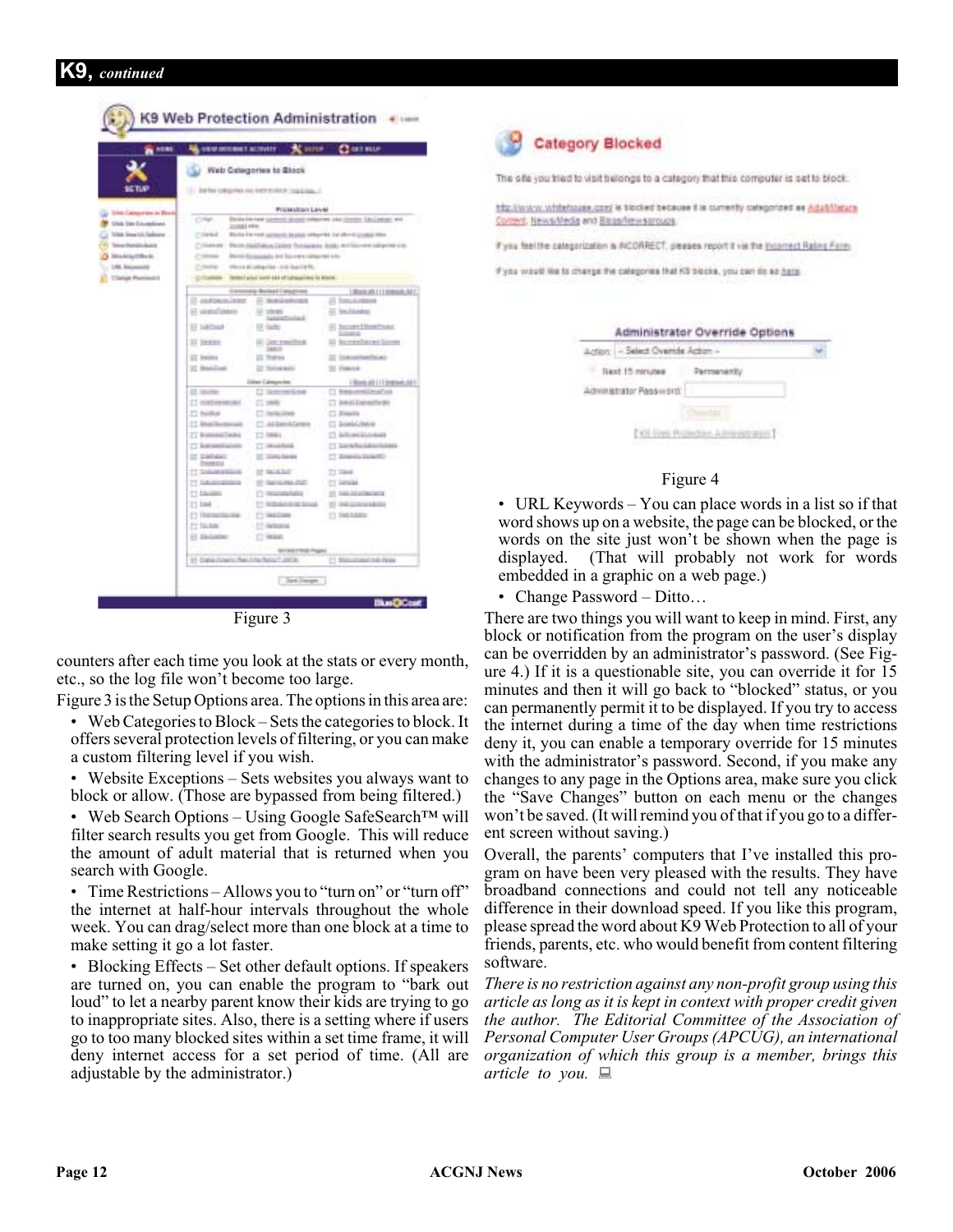# **PHP?**

Anyone interested in a new PHP SIG (Interpreted Script Programming Language), please get in touch with John Raff (*[jraff@comcast.net](mailto:jraff@comcast.net)*). PHP is a widely-used general-purpose scripting language that is especially suited for Web development and can be embedded into HTML. If you are new to PHP and want to get some idea of how it works, try the introductory tutorial (*<http://us2.php.net/tut.php>*).

#### **NJ Gamers**

*Gregg McCarthy (greggmc@optonline.net)*

*<http://www.NJGamers.com>*

*[www.lanparty.com](http://www.lanparty.com)*

**The next Friday Night Frag will be October 13, 6 p.m. to Saturday 12 noon — 18 hours for 5 bucks!**

BYOC - Bring your own computer

BYOF - Bring your own food.

and if you don't like sitting on metal chairs... BYO chair!

### **Window Pains**

*John Raff (jraff@comcast.net)*

#### *<http://www.acgnj.org/groups/winpains.html>*

This meeting is a combination of the older PC Symposium, PC User Group and Random Access Session which are now defunct. The intent is to provide the members with Windows oriented application discussions both Microsoft and Linux style. The presentation will be directed toward the more heavy technological level of attendee, although newbies are welcomed.

*October 20:* PC Security Firewall and Protection From Hacking, Mark Douches.

# **Best Choice Investment Activity**

*Norm Wiss (cut.up@verizon.net)*

#### *[http://www.acgnj.org/groups/sig\\_bcinvest.html](http://www.acgnj.org/groups/sig_bcinvest.html)*

This is a new event to ACGNJ. They will be using the Best Choice software for real-time trading. This new investing group had been previously meeting in South Amboy and has been in existence for almost a year. They are expected to join ACGNJ as members. The group meets the first and third Tuesday of the month from 10:30 AM to 2:30 PM at the Scotch Plains Rescue Squad building.

# **Genealogy**

#### *Frank Warren (kb4cyc@webwarren.com) <http://www.webwarren.com/kb4cyc/gensig.shtml>*

Genealogy SIG is for genealogists interested in computers and computer users interested in genealogy, and is a forum to assist members in furtherance of both endeavors. Meetings usually focus on genealogy more than on computers. We meet at 8 PM on the fourth Thursday of the month, but we do not meet in November or December. In addition to our Web page, we also have an electronic mailing list. Messages to the list should be addressed to *gensig@webwarren.com*. To subscribe, include the line "subscribe gensig" in the body of the message. *Next meeting October 26*

# **LUNICS (Linux/Unix)**

*Andreas Meyer (lunics@acgnj.org)*

#### *<http//www.acgnj.org/groups/lunics.html>*

LUNICS is a group for those who share an interest in Unix and similar operating systems. While we do quite a bit with Linux, we've also been known to discuss Solaris and BSD too. We generally meet on the first Monday of the month at 8:00 PM at the Scotch Plains Rescue Squad. See the web page for directions and more information. *Next meeting October 2.*

#### **Web Dev**

This SIG is intended to be an open forum for all Website Development techniques and technologies, to encourage the study and development of web sites of all kinds. All languages will be considered and examined. Anyone interested please contact the Chairperson in charge. The current project is a CMS for the club. Anyone interested in starting a new project, come to the meeting and announce / explain. Provide as much detail as possible. One can also send projects to the ACGNJ Newsletter editor for inclusion in the next volume.

WebDev should be an all-encompasing development and examination forum for all issues, applications, OS, languages and systems one can use to build Websites. We currently have two Web dev languages .NET and Java as SIGs but the other langages and OS need to be investigated, examined and tested; Windows, Linux, UNIX, DEC, Vax, HP etc. Intel-PC, Motorola-MAC etc. *Our next meeting <i>October* 11. ■

#### **MCSE**

(Microsoft Certified Professional Study Group)

*Gregg McCarthy (greggmc@optonline.net) [http://www.acgnj.org/groups/sig\\_mcp.html](http://www.acgnj.org/groups/sig_mcp.html)*

The MCSE SIG is a study group with the goal of preparing for the Microsoft Certification Exams. In February of 2000 "Windows 2000" debuted along with new MCSE tests. It's two years later and we have settled somewhere between W2k Pro/Server and Windows XP in our studies. Windows NT while still viable, is history as far as Microsoft is concerned. Windows .NET server should be out this year and should look like Windows XP-Server.

The books we will be using are "Mastering Windows 2000 Server" by Mark Minasi and the "MCSE Self-Paced Training Kit" from Microsoft Press. These books are important because as a study group we won't have a teacher to explain the concepts. We'll *need* to discuss them in the group. This is a study group, not a class taught by a teacher. Since hands-on training is crucial in acquiring the skills needed for these tests, we try to focus on lab work as well. The Microsoft training kits are good for labs.

*We meet on the first Wednesday of each month from 7 pm to 10 pm.* Attendees are encouraged to bring a PC properly configured with NT, 10BaseT network card, and Netmeetng 2.1. For more info, reading assignments, course schedule, visit our website.  $\Box$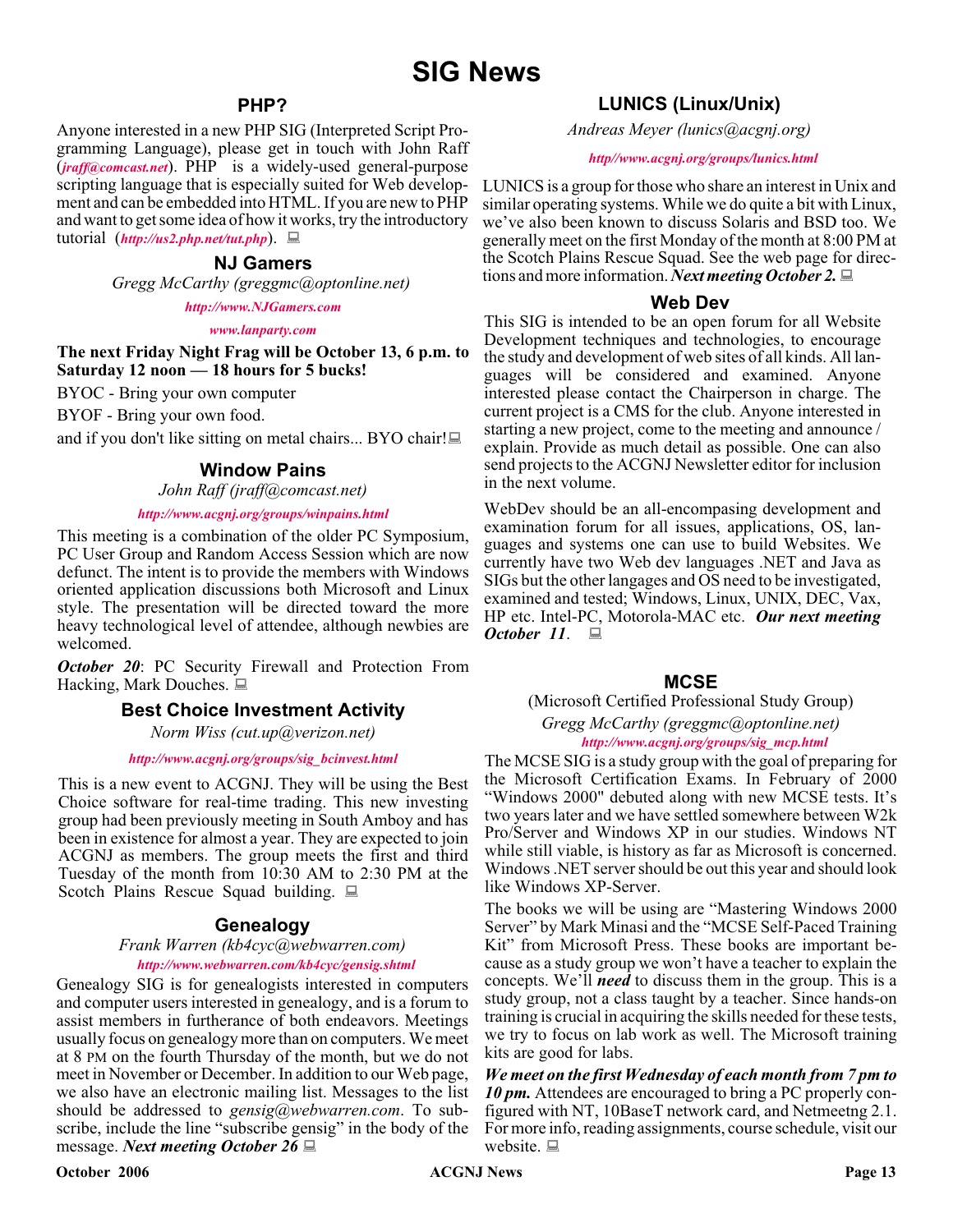### **Java**

*Mike Redlich (mike@redlich.net)*

#### *<http://www.javasig.org>*

The Java Users Group covers beginner, intermediate, and advanced level Java programming. Primary focus is on developing useful/practical applets and applications, but can include related topics such as Java I/O, JavaBeans, Reflection, object-oriented programming and software design issues. Meetings are held the second Tuesday of the month starting promptly at 7:30 PM.

*September 12:* Technical Overview of Java Server Faces.

*October 1*0: Subject to be announced.

### **C/C++ Programming**

*Bruce Arnold (barnold@blast.net)*

#### *<http://www.blast.net/barnold>*

This group is devoted to programming languages in general and C, C++, and C++ for Windows programming in particular. Each month a small but hopefully useful program (complete with source code) is presented for discussion.

*September:* C++ Version 7 and Visual Studio 2005*:* This is a graphical game program that is programmed like the one on "Pick Up Sticks" presented January, 2003. (See code archive.) However, the code uses the latest C++ compiler in Microsoft's Visual Studio 2005 so there are many changes. The program may also be compiled using the free  $C++ E<sub>X</sub>$ press compiler.

This game is suitable for small children ages 1 to 4 years. When the game starts, 35 colored balloons are presented on the screen. The target balloon has an X in the center. Pressing the space bar will explode the indicated balloon with a "pop" sound. When all the balloons are exploded, a smiley face appears with a different sound effect.

*Our next meeting October 17*.

# **Macintosh Users**

*Keith Sproul (ksproul@noc.rutgers.edu)*

This group is no longer meeting, but Keith is still available to help Mac users via telephone or email.

# **DotNet**

*Jim Wong*

*<http://www.jimw.net/acgnj/>*

*Next meeting: October 19*

### **Investing**

*Norm Wiss (cut.up@verizon.net)*

#### *[http://www.acgnj.org/groups/sig\\_investment.html](http://www.acgnj.org/groups/sig_investment.html)*

The Investment SIG continues with presentations on how to use analysis programs TC2000 and TCNet. Large charts are presented on our pull down screen and illustrate the application of computer scans and formulas to find stocks for profitable investments. Technical analysis determines buy points, sell points and projected moves. Technical analysis can also be used on fundamentals such as earnings, sales growth, etc. *Our next meeting: October 12.*

#### **Main Meeting**

*<http://www.acgnj.org/groups/mainmeet.html>*

*Evan Williams (nhpressgo@blast.net)*

*October 6:* Windows XP Tips & Tricks ■

### **Online Auction**

Bill Brown (onlineauction@acgnj.org)

Due to overwhelming response to a seminar held on April 7, the membership decided to form a permanent group. The group will meet on the first and third Wednesdays of the Month at 7:30 p.m.

There are eight topics for discussion. We will cover all types of online auctions, as members choose.During the meeting, online presence will be established and examples will be given on screen.

1. Getting Started: Different Auctions Registering. Buyer account, sellers account Navigating websites.

2. Buying and selling. An overview of searching, sniping, snuffing.

3. Finding things to sell Gnoming, Clearance, Bargain Bins, Flea Markets, Garage Sales, Solicitation

4. Listing an item. Choosing a category, Setting a Price. Buy it now strategies

- 5. Maintaining your sales. Revising and re-listing.
- 6. Collection and payment follow ups.
- 7. Packaging, shipping, Inventory management.
- 8. Going further. Ebay express, stores  $\Box$

# **Layman's Forum**

*Matt Skoda (som359@aol.com) <http://www.acgnj.org/groups/laymans.html>*

We meet on the second Monday of the month to discuss issues of interest to novice users or those who are planning to get started in computing. Watch our Web page for updates and announcements. <sub>■</sub>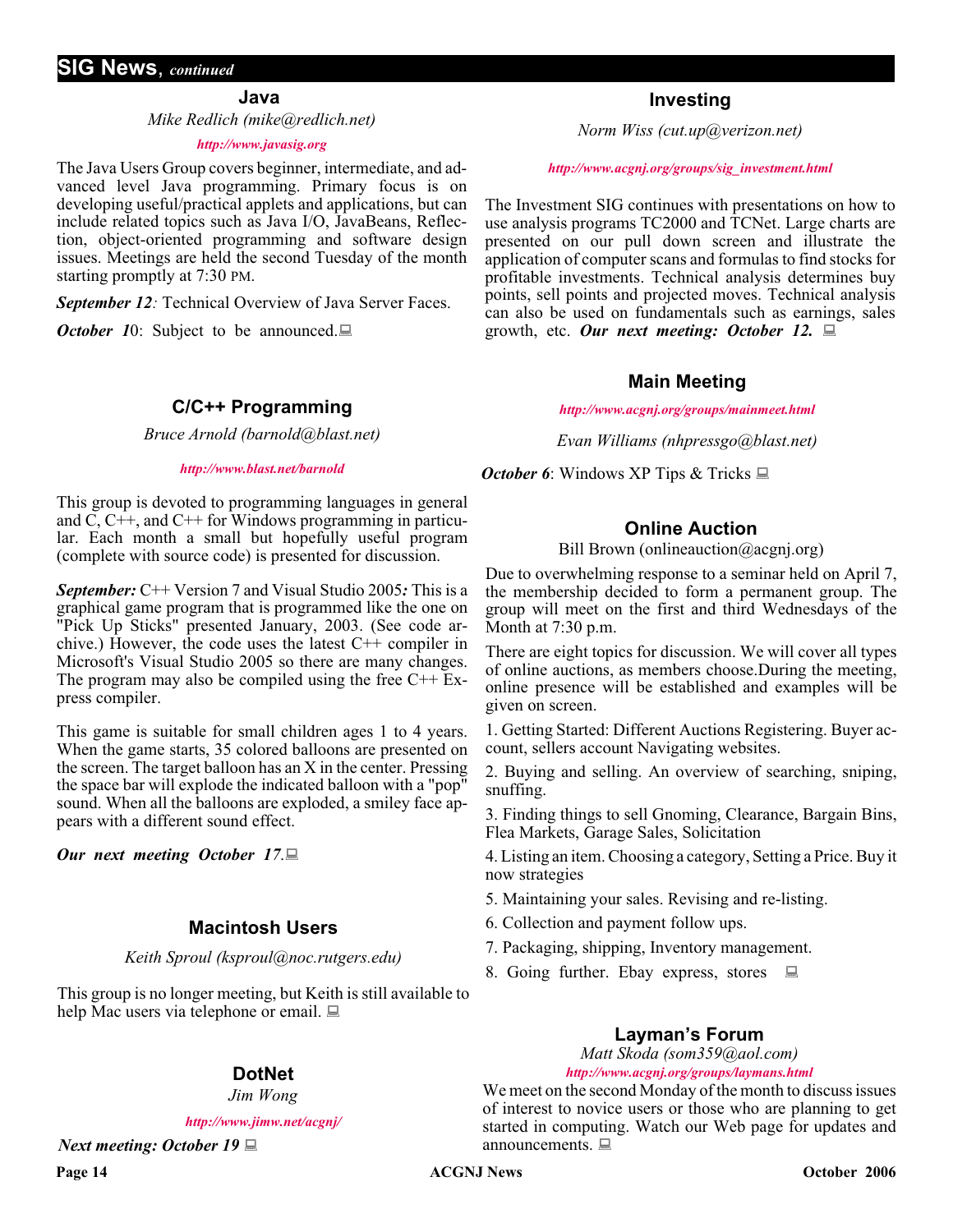# **Guru Corner**

*Jo-Anne Head (tinarock@aol.com)*

# **Discount Computer Magazine Price List**

**As described by the DealsGuy**

| If you need help with any of the technologies listed below,<br>you can call on the person listed. Please be considerate and |                                         |                                                           | $1 \, yr$                                                     |         | $2 \text{ yr}$ 3 yr |       |
|-----------------------------------------------------------------------------------------------------------------------------|-----------------------------------------|-----------------------------------------------------------|---------------------------------------------------------------|---------|---------------------|-------|
| call before 10 PM.                                                                                                          |                                         |                                                           | <b>Computer Games</b>                                         | \$10.95 | 20.95               | 29.95 |
|                                                                                                                             | <b>Hardware</b>                         |                                                           | <b>Computer Gaming World</b>                                  | 14.95   | 28.95               | 41.95 |
|                                                                                                                             | <b>Scott Vincent</b><br><b>Software</b> | 973-539-8169                                              | Computer Shopper1                                             | 16.97   | 32.95               | 47.95 |
| <b>HTML</b>                                                                                                                 | Jo-Anne Head                            | 908-769-7385                                              | Dr. Dobbs Journal                                             | 15.95   | 30.95               |       |
|                                                                                                                             | Mike Redlich                            | 908-246-0410                                              | Mac Addict                                                    | 10.97   |                     |       |
| <b>CSS</b>                                                                                                                  | Jo-Anne Head                            | 908-769-7385                                              | Mac Home Journal                                              | 15.97   | 29.97               |       |
|                                                                                                                             | Frank Warren                            | 908-756-1681                                              |                                                               |         |                     |       |
| ColdFusion                                                                                                                  | Jo-Anne Head                            | 908-769-7385                                              | Mac World                                                     | 12.95   |                     |       |
| Java                                                                                                                        | Mike Redlich                            | 908-246-0410                                              | Maximum PC                                                    | 9.95    | 18.95               | 27.95 |
| $C++$                                                                                                                       | <b>Bruce Arnold</b>                     | 908-735-7898                                              | Microsoft System Journal                                      | 21.95   | 39.95               |       |
|                                                                                                                             | Mike Redlich                            | 908-246-0410                                              | PC Gamer                                                      | 12.95   |                     |       |
| <b>ASP</b>                                                                                                                  | Mike Redlich                            | 908-246-0410                                              |                                                               |         |                     |       |
| Perl                                                                                                                        | John Raff                               | 973-560-9070                                              | PC Magazine (22/44/66 Issues)                                 | 25.97   | 48.95               | 68.95 |
|                                                                                                                             | Frank Warren                            | 908-756-1681                                              | PC World                                                      | 16.95   |                     |       |
| <b>XML</b>                                                                                                                  | Mike Redlich                            | 908-246-0410                                              | Wired                                                         | 6.00    | 12.00               | 17.00 |
| e-Commerce                                                                                                                  | Rick Elbanna                            | 800-323-7575                                              | These prices are for new subscriptions and renewals. All or-  |         |                     |       |
| Genealogy                                                                                                                   | Frank Warren                            | 908-756-1681                                              | ders must be accompanied by a check, cash or Money Order.     |         |                     |       |
| Networking                                                                                                                  | <b>Scott Vincent</b>                    | 973-539-8169                                              | Make payable to Herb Goodman, and mail to:                    |         |                     |       |
| Home Automation                                                                                                             | Charlie Huffsmith                       | 732-549-1734                                              |                                                               |         |                     |       |
| Frank Warren<br>908-756-1681                                                                                                |                                         | Herb Goodman, 8295 Sunlake Drive, Boca Raton,<br>FL 33496 |                                                               |         |                     |       |
|                                                                                                                             | <b>Operating Systems</b>                |                                                           |                                                               |         |                     |       |
| WindowsNT                                                                                                                   | <b>Scott Vincent</b>                    | 973-361-5793                                              | Telephone: 561-488-4465, e-mail: hgoodman@prodigy.net         |         |                     |       |
| Windows95                                                                                                                   | Rick Elbanna                            | 800-323-7575                                              | Please allow 10 to 12 weeks for your magazines to start. For  |         |                     |       |
| Windows98                                                                                                                   | Rick Elbanna                            | 800-323-7575                                              | renewals you must supply an address label from your pres-     |         |                     |       |
| Windows3.1                                                                                                                  | <b>Ted Martin</b>                       | 732-636-1942                                              | ent subscription to insure the correct start of your renewal. |         |                     |       |
|                                                                                                                             | Charlie Huffsmith                       | 732-549-1734                                              | As an extra service I will mail a renewal notice about 4      |         |                     |       |
|                                                                                                                             | <b>Macintosh</b>                        |                                                           | months prior to their expiration date. I carry more than 300  |         |                     |       |
| Mac O/S                                                                                                                     | Keith Sproul                            | $(732)$ 821-4828                                          | titles at excellent prices — email for prices. $\Box$         |         |                     |       |

# **ACGNJ MEMBERSHIP APPLICATION**

Sign up online at http://www.acguj.org/membershipApplication.html and pay dues with PayPal.

|                 |                                          |                                                                                   | Dues      |                |                |                       |
|-----------------|------------------------------------------|-----------------------------------------------------------------------------------|-----------|----------------|----------------|-----------------------|
|                 | <b>US/CANADA</b>                         | <b>FAMILY OF MEMBER</b>                                                           |           | <b>FOREIGN</b> | <b>STUDENT</b> | <b>SENIOR CITIZEN</b> |
| 1 Year          | \$25                                     | (No Newsletter)<br>\$10                                                           |           | \$55           | \$20           | (Over 65)<br>\$20     |
| 2 Years         | \$40                                     |                                                                                   |           |                |                |                       |
| 3 Years         | \$55                                     |                                                                                   |           |                |                | \$45                  |
|                 | Mail this application and your check to: | AMATEUR COMPUTER GROUP OF NEW JERSEY, INC., P.0. BOX 135, SCOTCH PLAINS, NJ 07076 |           |                |                |                       |
|                 |                                          | ■ New Member Renewal                                                              |           | Address Change |                |                       |
| First Name      |                                          |                                                                                   | Last Name |                |                | Phone                 |
| Mailing Address |                                          |                                                                                   |           |                |                | E-Mail                |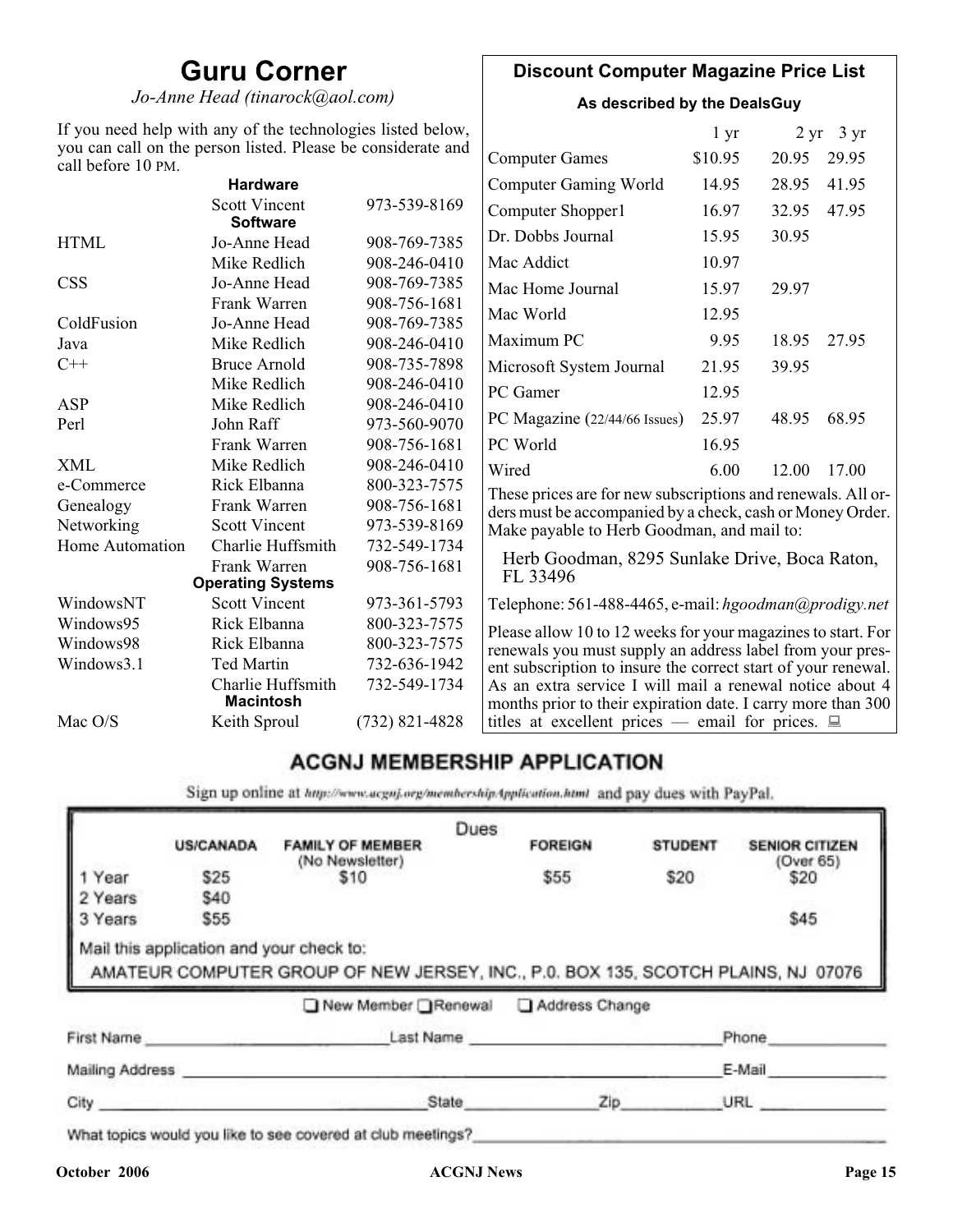| <b>Other Local Computer Groups</b>                                                                                                                        |                                                                                                                                                                                                    |  |  |  |
|-----------------------------------------------------------------------------------------------------------------------------------------------------------|----------------------------------------------------------------------------------------------------------------------------------------------------------------------------------------------------|--|--|--|
| NY/NJ/CT Relational Database User Group:<br>Corporate and independent users. (212) 839-0125                                                               | <b>New York PC:</b> 3rd Thurs, 7 pm, PS 41, 116 W<br>11th St. For info call hotline, (212) 533-NYPC,<br>http://www.nypc.org                                                                        |  |  |  |
| <b>Brookdale Computer Users Group:</b> 7 pm, 3rd<br>Friday, Brookdale Community College, Bldg<br>MAN Rm 103, Lincroft NJ. (732)-739-9633.<br>www.bcug.com | NJ Macintosh User Group: 8 pm, 3rd Tuesday,<br>Allwood Branch Library, Lyall Rd, Clifton NJ.<br>$(201) 893 - 5274$ http://www.njmug.org                                                            |  |  |  |
| Hunterdon Computer Club: 8:30 am, 3rd Sat,<br>Hunterdon Medical Center, Rt 31, Flemington NJ.<br>www.hunterdoncomputerclub.org. (908)<br>995-4042.        | NY Amateur Computer Group: 2nd Thurs, 7<br>pm, Rm 806 Silver Bldg, NYU, 32 Waverly Pl,<br>NYC http://www.nyacc.org                                                                                 |  |  |  |
| Central Jersey Computer Club: 8 pm, 4th Fri-<br>day, Rm 74, Armstrong Hall, Trenton St. College.<br>Rich Williams, (609) 466-0909.                        | NJ PC User Group: 2nd Thurs, Monroe Rm at<br>Wyckoff Public Library, 7 pm. Maureen Shannon,<br>$(201)$ 853-7432, www.nipcug.org                                                                    |  |  |  |
| Fairlawn Computer Club: Last Monday,<br>Fairlawn Senior Citizen Center. Joe Mathias<br>(fair.lawn.computer.club@juno.com)                                 | Princeton PC Users Group: 2nd Monday,<br>Lawrenceville Library, Alt Rt 1 & Darrah Lane,<br>Lawrenceville, Paul Kurivchack (908) 218-0778,<br>http://www.ppcug-nj.org                               |  |  |  |
|                                                                                                                                                           | Philadelphia Area Computer Society: 3rd Sat, 12<br>Workshop Hands-On: 2 PM to Midnight on last Saturday of the month First United Methodist Church Church and Atlantic Streets (one mile from GSP) |  |  |  |

**Workshop, Hands-On:** 2 P.M. to Midnight on last Saturday of the month. First United Methodist Church, Church and Atlantic Streets (one mile from GSP exit 117A), Aberdeen NJ. Bring your project, computer and extension cord. For information call Burke Mawby, (908) 566-7445.

# **Classified**

**FREE TO MEMBERS**. Use our classified ads to sell off your surplus computer stuff. Send copy to Classified, ACGNJ NEWS, P.O. Box 135, Scotch Plains NJ 07076 or e-mail to the editor, *bdegroot@ptd.net*. Classified ads are free to members, one per issue. Non-members pay \$10. Send check payable to ACGNJ Inc. with copy. Reasonable length, please. Deadline: 1st of preceding month. (For example, April 1 for May issue.)



Member of

Personal Computer User Groups

*<http://www.apcug.net>*

### **Radio and TV Programs**

**Computer Radio Show**, WBAI 99.5 FM, NY, Wed. 8-9 p.m.

**Software Review,** The Channel, Saturday  $10-10:30$  p.m.

**On Computers**, WCTC 1450 AM, New Brunswick, Sunday 1-4 p.m. To ask questions call (800) 677-0874.

**PC Talk**, Sunday from 8 p.m. to 10 p.m., 1210 AM Philadelphia. 1800-876-WPEN, Webcast at *<http://www.pctalkweb.net>*.

#### **MarketPro Shows**

*<http://www.marketpro.com/>*

**June 3-4**: NJ Convention Center, Edison

**June24-25**, Meadowlands Expo Center Secaucus

Auditorium  $178$ ш  $\sqrt{1.5.22}$ Echo Garden State Park Queen Diner Borle Ave Territors Scotch Pigins Rescue Sound **Ext1 135** 

Amold

#### **Directions to Meetings at Scotch Plains Rescue Squad, 1916 Bartle Ave., Scotch Plains NJ**

#### **From New York City or Northern New Jersey**

Take Route 1&9 or the Garden State Parkway to US 22 Westbound.

#### **From Southern New Jersey**

Take Parkway north to Exit 135 (Clark). Stay on left of ramp, follow circle under Parkway. Bear right to Central Avenue; follow to Westfield and under RR overpass. Left at light to North Avenue; follow to light in Fanwood. Right on Martine (which becomes Park Ave). Right on Bartle Ave in middle of shopping district.Scotch Plains Rescue Squad (2-story brick) is located on the right. Do not ing. park in the row next to the building — you'll be towed.

#### **From I-78 (either direction)**

Take exit 41 (Scotch Plains); follow signs to US 22. Turn right at mile past Terrill Road and immediately past the overpass. Exit onto light at bottom of hill and use overpass to cross Rt. 22. Follow US 22 Park Avenue South and follow the directions above to the Rescue Westbound directions.

#### **From US 22 Westbound**

Exit at Park Avenue, Scotch Plains after McDonalds on the right, diagonally opposite Scotchwood Diner on the left, immediately before the overpass. After exiting, turn left at the light and use overpass to cross US 22. Bear right at bottom of ramp to continue south on Park Avenue. Turn left at the second light (a staggered intersection). Scotch Plains Rescue Squad (2-story brick) is on the right. Do not park in the row next to the building — you'll be towed. We meet on the second floor, entering by the door at the right front of the build-

#### **From Western New Jersey**

Take US 22 Eastbound to the Park Avenue exit. The exit is about a Squad building.  $\Box$